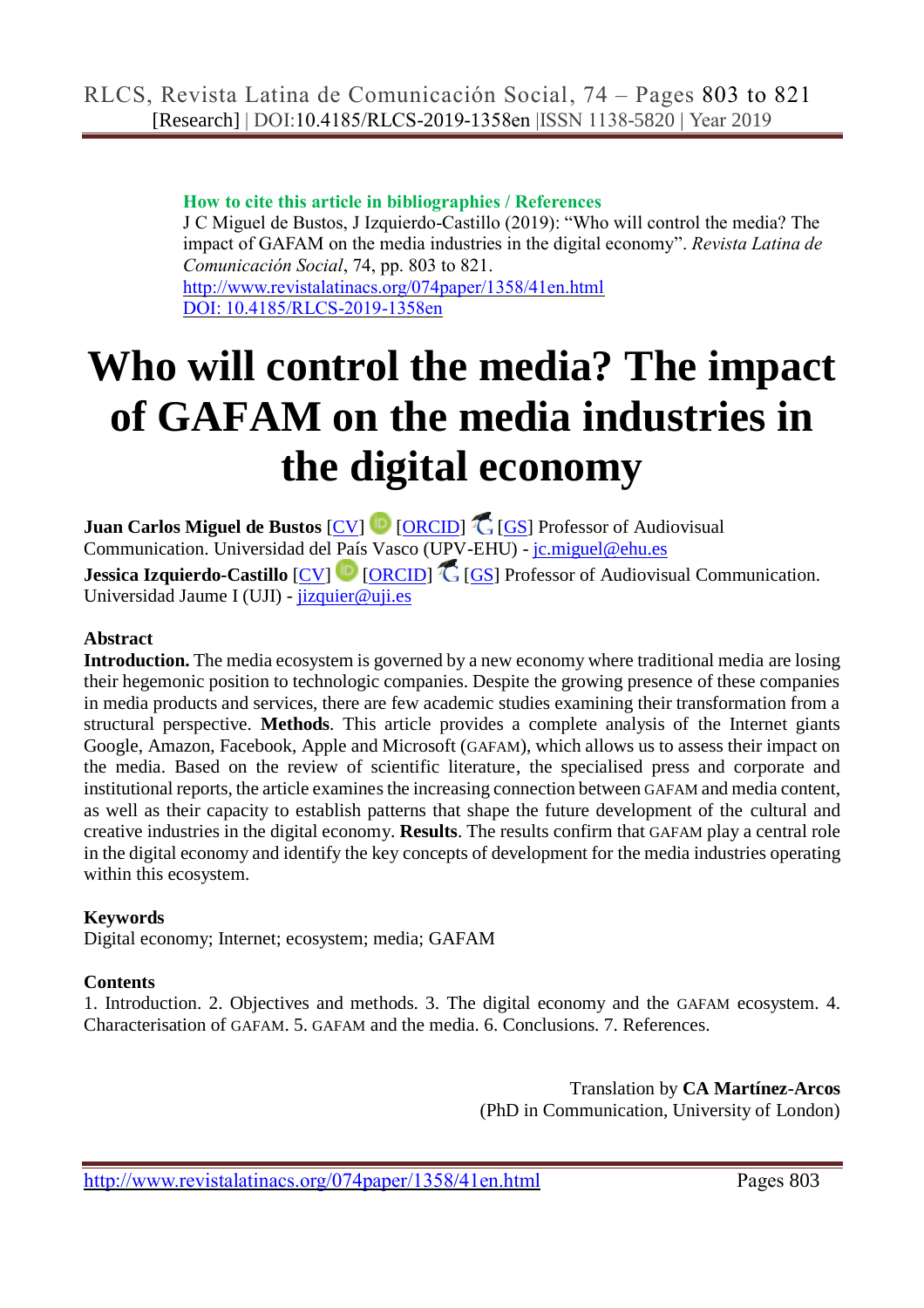#### **1. Introduction**

The digital ecosystem is governed by a new economy, where media groups and, in general, cultural industries, are losing their dominant positions. The Internet technology giants -Google, Amazon, Facebook, Apple and Microsoft (GAFAM)- have a growing presence in the media industries. These companies compete for the attention of users, develop media products and services and attract most of the online advertising investment. This affects not only the traditional media, but also disruptive platforms such as Netflix and Spotify.

In relation to the media, the Internet was presented as a space for the liberalisation of the intermediation industry (Henning-Thurau et al., 2007), as it allows creators to take charge of the distribution process (Clemnos and Lang, 2003). However, the Internet was not only understood as a new form of distribution (Bocksteadt et al, 2006), but as a platform that enabled creative freedom that would enrich the media system and would empower the audience. Although these promises have been partially fulfilled, the Internet has also enabled the consolidation of new hegemonic industrial structures. Initial studies warned us of the risk of intensified concentration (Bockowski, 2004; Lawson-Borders, 2006; Albarran, 2010). The first hypotheses about the (dis)intermediation model for media content (Iordanova, 2012) have become a model based on (re)intermediation, with new consolidated agents in dominant positions, both inside and outside the media environment.

Inside the media industry, there are streaming platforms like Netflix, Spotify and Twitch that have become consolidated content producers, promoters and/or distributors. Outside the media industry, there are the big Internet companies, whose interest in the media has increased, as well as their content and data needs. The disruption caused by these new models on the media scenario has received great academic attention. There are many works focused on the media transformations, such as the evolution of some television networks into distribution platforms (Meiker and Young, 2008; Creeber and Hills, 2007; Caldwell, 2006), the experimentation of the press with monetisation formulas (Micó et al, 2009) and the restructuring of the music sector (Ribeiro da Cruz, 2016). There is also a proliferation of studies on disruptive audiovisual models (Jenner, 2014; Izquierdo-Castillo, 2015; Gómez-Uribe and Hunt, 2016). However, there are few works that examine the ties between technology companies (owners of countless assets, including social networks) and the media industry from a structural perspective. The media ecosystem is increasingly more complex and its links with large Internet groups effects all agents involved, including the audience. Communication develops in a global environment, but the Cultural and Creative Industries (CCI) face the challenge of balancing local development and seeking opportunities to access the interconnected ecosystem (Murciano and González, 2018). The CCI are sensitive to the socioeconomic and technological contexts (Verón-Lassa et al, 2017), which is exacerbated by a digital environment governed by the parameters of a new economy. Therefore, the growth of GAFAM towards media spaces threatens the possibilities of development and competitiveness of the CCI in the digital economy environment.

This article presents an overview of GAFAM in the context of the digital economy that governs the activity of Internet companies, including the media. The analysis of the characteristics of GAFAM allows us to examine their dynamics and strategies to determine their impact on the media industries. The study is motivated not only by the growing ties between GAFAM and media products and services, but also by their ability to establish patterns that mark the evolution of the cultural industries in the framework of the digital economy.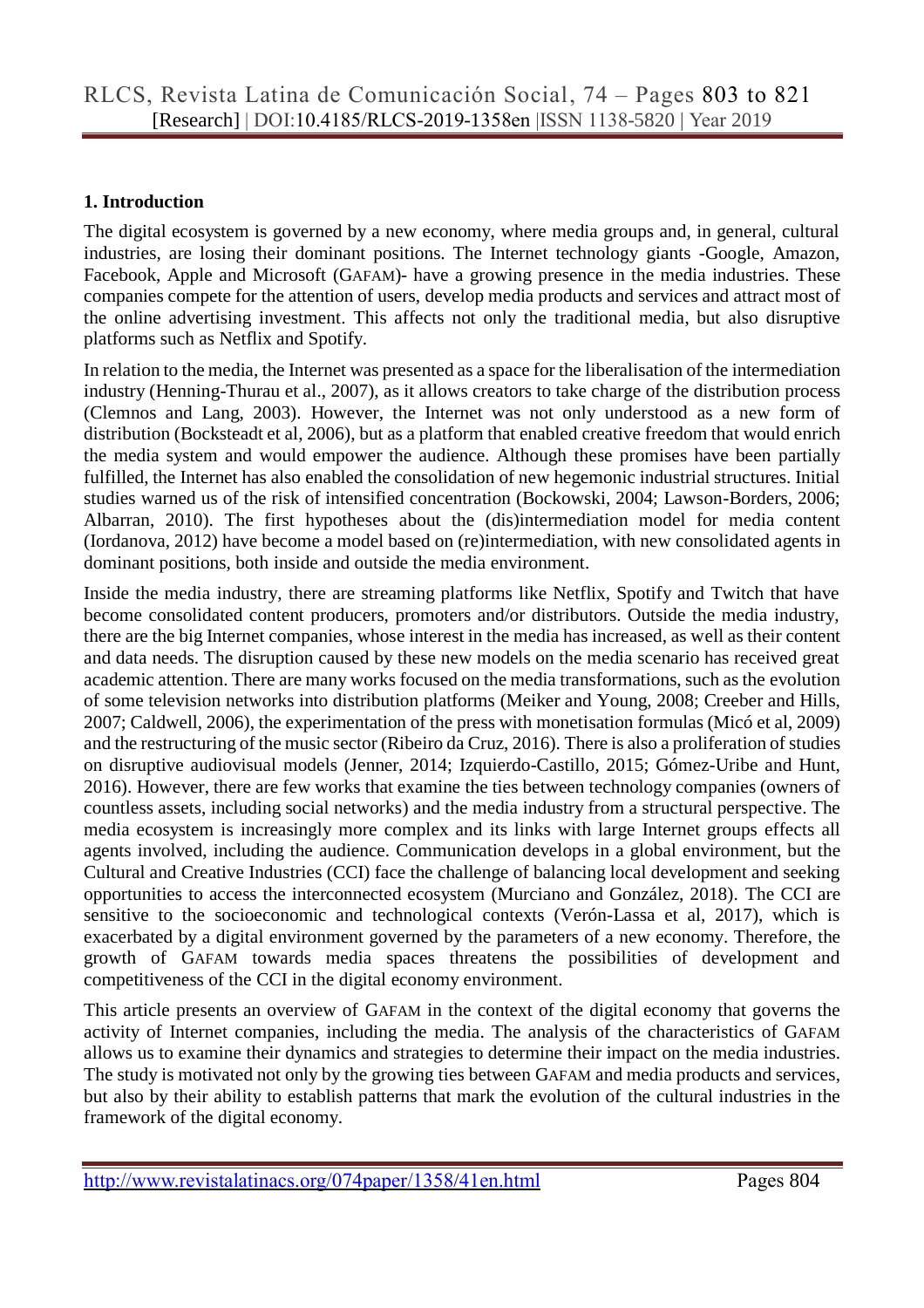#### **2. Objectives and methods**

The main objective is to examine the impact of GAFAM on the media ecosystem. This includes analysing the complex structure of GAFAM based on the identification of their characteristics, similarities and differences as a whole; to study the media assets owned by GAFAM; and identify the possible effects of the activity of GAFAM on the development of the media. All this framed within the context of the digital economy.

With regards to the research design, this work is based on the case study of the five internet giants Google, Amazon, Facebook, Apple, and Microsoft (GAFAM), which involves the analysis of multiple documentary sources, including academic papers, corporate and institutional publications, sectoral reports, and the specialised press.

First of all, we studied the context of the digital economy, which governs the development of the activity of the companies that operate on the Internet. Subsequently, an exhaustive study was carried out on the parameters that condition the dynamics and strategies of GAFAM, to be able to locate them within the digital economy. Finally, we looked at the media activities of GAFAM to determine their impact on the cultural industries, in general, and on the media, in particular.

#### **3. The digital economy and the GAFAM ecosystem**

The digital economy is based on intangible products and services and operates on a global scale. Coyle (1998) says the digital economy is built on the value of data, network economies and the reproduction and expansion of new users at zero marginal cost. Barefoot et al (2018:6-7) define it in relation to the Internet and ICT, and identify its three areas: Infrastructure (network, devices, software, telecommunications, IoT and facilities); commercial transactions; and the digital media content (free and pay media, Big Data supported, etc.).

The marginal zero cost of distribution, Big Data, e-commerce and the digital media enhance the logic of globalisation, which goes beyond the globalisation that characterised traditional media groups. In this global scenario, GAFAM occupy dominant positions, not only in their markets of reference, but in the whole of the sectors diluted in this digital economy.

This group, which was originally composed by Google, Apple, Facebook and Amazon (here we add Microsoft), are also known as "the lords of the air" (Echevarría, 1999), "the masters of the digital economy" (Barefoot et al, 2018), "the gang of four" (Walton, 2012), "the four horsemen" (Zaryouni, 2015) or simply "the four" (Gallaway, 2017). The term "lords" is pertinent, for it refers to the feudal lords, who controlled everything; even work belonged to them. In addition to "lords of the air", Echevarría (2003) uses the term "lords of the networks", which refers to an elite of service providers, platforms, search engines and devices whose businesses is founded on the use of work of users, that is, the huge amount of data they generate in their daily life digital.

To study the position of GAFAM in the digital economy, we use the definition of the Bureau of Economics (Barefoot et al, 2018) and Evans's studies on media and technology companies (2017). The great magnitude of the activities of GAFAM prevent us from creating an exhaustive table. In spite of this, Table 1 shows that GAFAM cover almost all of the activities of the digital economy.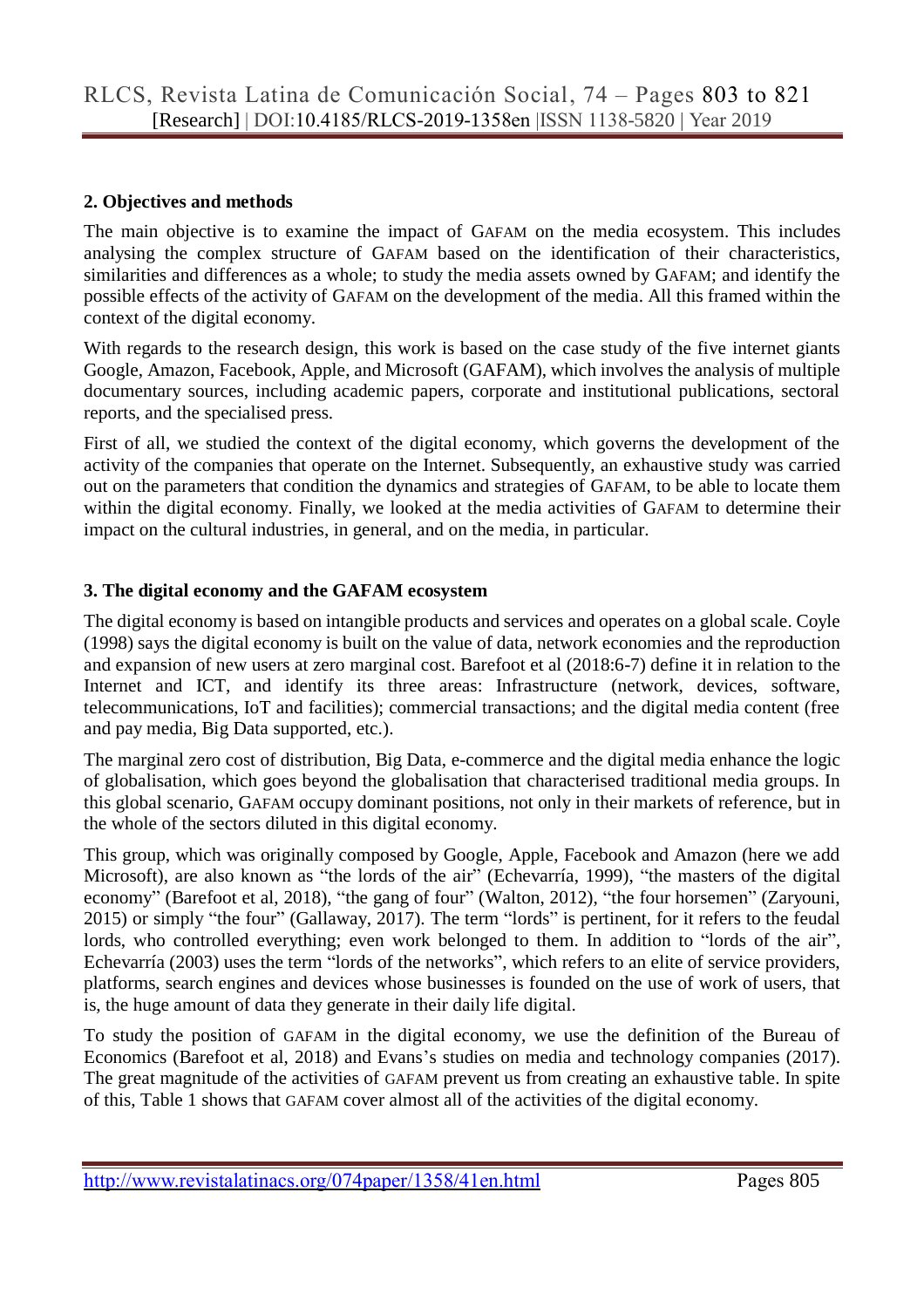|                 |                                        |                                                                              | Alphabet Inc.                           | Apple Inc.               | Facebook<br>Inc.                        | Amazon.com Inc.                          | <b>Microsoft</b><br>Corp.                            |
|-----------------|----------------------------------------|------------------------------------------------------------------------------|-----------------------------------------|--------------------------|-----------------------------------------|------------------------------------------|------------------------------------------------------|
|                 | Hardware                               | <b>Mobile handset</b>                                                        | Pixel. Android<br>One                   | iPhone                   | $\overline{\phantom{0}}$                | Fire                                     | Lumia                                                |
|                 |                                        | <b>Tablets</b>                                                               | Android Tablets,                        | iPad                     | $\overline{\phantom{0}}$                | Fire tablets                             | Surface                                              |
|                 |                                        | <b>Streaming device</b>                                                      | Chromecast                              | Apple TV                 | $\qquad \qquad -$                       | Amazon Fire TV                           | Xbox                                                 |
|                 | <b>Software</b>                        | <b>Search</b>                                                                | Google Search                           | $\overline{\phantom{0}}$ | $\qquad \qquad -$                       | Amazon.com                               | Bing                                                 |
|                 |                                        | <b>Browser</b>                                                               | Google Chrome                           | Safari                   | $\overline{\phantom{0}}$                | $\overline{\phantom{a}}$                 | Internet<br>Explorer                                 |
|                 |                                        | Mail                                                                         | Gmail                                   | iCloud email             | $\overline{\phantom{0}}$                | $\overline{a}$                           | Outlook                                              |
|                 |                                        | <b>Messaging</b>                                                             | Google Allo,<br>Google Hangouts         | iMessage                 | Facebook<br>Messenger,<br>WhatsApp      | $\overline{\phantom{a}}$                 | <b>MSN</b><br>Messenger,<br>Yammer,<br>M Team        |
|                 |                                        | Voice/video calling                                                          | Google Duo,<br>Google Allo,             | FaceTime                 | Facebook<br>Messenger,<br>WhatsApp      | Echo Show, Alexa<br>App, Amazon<br>Chime | Skype, Office<br>365 Video,<br>Microsoft<br>Stream   |
|                 |                                        | <b>Maps</b>                                                                  | Google Maps,<br>Google Earth,           | Apple Maps               | $\overline{\phantom{0}}$                | $\overline{\phantom{0}}$                 | Bing Maps,<br><b>StreetSide</b>                      |
|                 |                                        | <b>Operating systems</b>                                                     | Android,<br>ChromeOS                    | iOS. macOS               | $\overline{\phantom{0}}$                | Amazon Fire OS                           | Windows                                              |
| Infrastructures |                                        | Workplace<br>collaboration &<br>enterprise<br>productivity<br>software       | G-Suite, Google+                        | iWork                    | Workplace                               | Amazon Work Docs,<br>Amazon Chime        | Office,<br>Office365,<br>Microsoft<br>Teams          |
|                 |                                        | Photo storage                                                                | Photos                                  | <i>iCloudPhoto</i>       | Photos                                  | Prime Photos                             | OneDrive                                             |
|                 | <b>Telecom</b><br>equipment            |                                                                              | Cable Costa<br>Oregon (China            | $\overline{\phantom{0}}$ | Marea                                   | USA-Australia                            | Marea                                                |
|                 |                                        |                                                                              | Mobile)<br>Proyecto Loon                |                          | USA-Asia                                | USA-Asia                                 |                                                      |
|                 | <b>Structures</b><br>(Data<br>centres) | <b>Cloud Storage and</b><br><b>Cloud computing</b>                           | Drive, Google<br>Cloud Platform         | iCloud                   | Data centres                            | Amazon Drive,<br>Amazon Web<br>Services  | OneDrive,<br>SkyDrive,<br>Microsoft<br>Azure         |
|                 | IoT. Self-<br>guided cars,<br>drones   | <b>Autonomous</b><br>vehicles                                                | Waymo, Android<br>Auto                  | Apple Car                |                                         |                                          | Software<br>development<br>programs<br>underway      |
|                 |                                        | Wearables                                                                    | Android Wear,<br>Google Watch           | Apple Watch              | $\overline{\phantom{0}}$                | $\overline{\phantom{m}}$                 | Band                                                 |
|                 |                                        | Virtual reality/<br>augmented reality                                        | Google<br>Daydream,<br>Tango, TiltBrush | ARKit                    | Oculus,<br>Augmented<br>reality tools   |                                          | HoloLens,<br><b>Mixed Reality</b>                    |
|                 |                                        | Voice-<br>activated/virtual<br>assistant, chatbots,<br><b>Smart speakers</b> | Google Home,<br>Google Assistant        | Siri,<br>HomePod,        | $M(2015)$ ,<br>Messenger<br>Bots (2016) | Echo/Alexa,<br>Amazon Lex                | Cortana, Bot<br>Framework,<br>Tay, Zo,<br>Ruuh, etc. |

## **Table 1. GAFAM'S products and services related to the digital economy**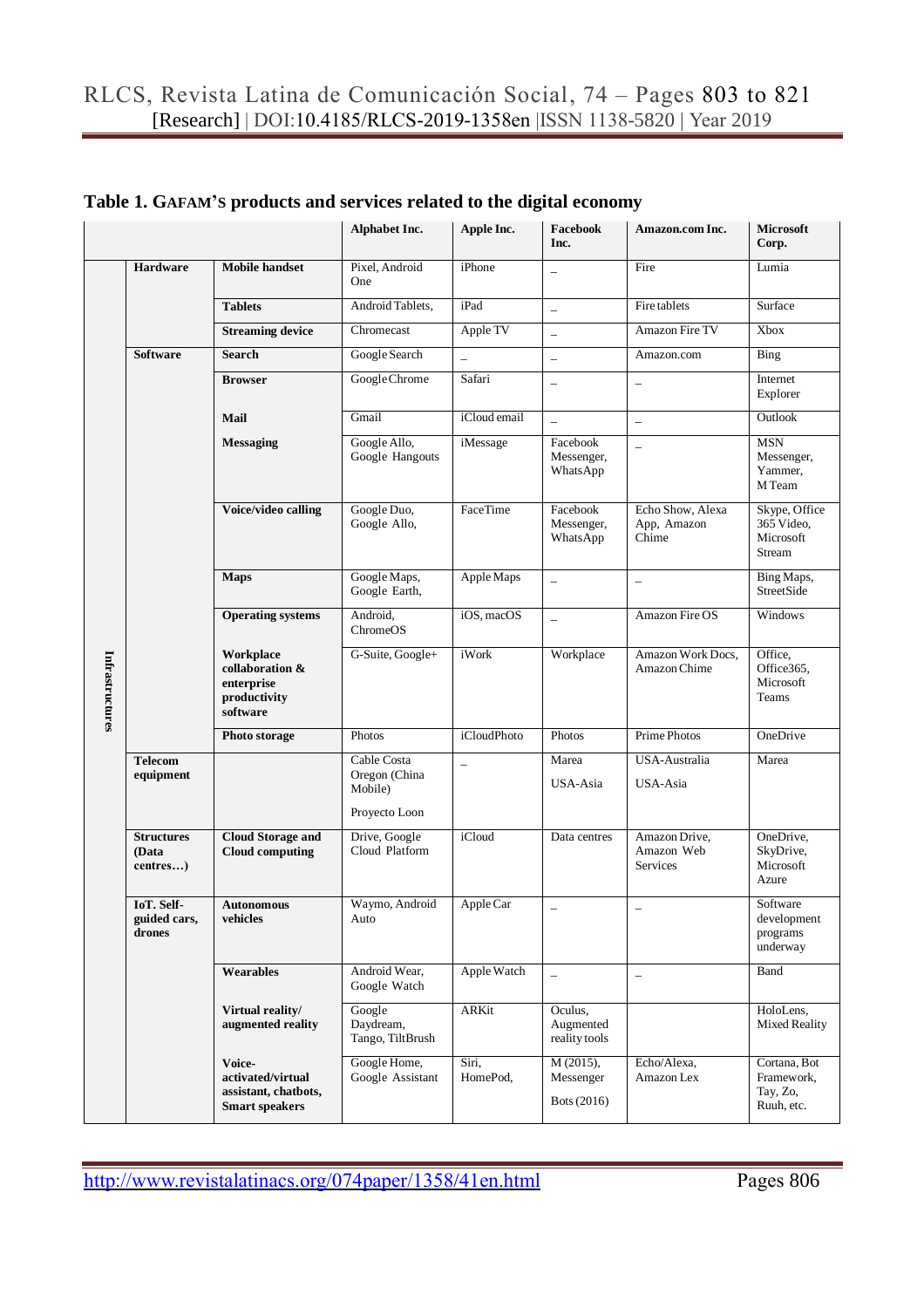|               |                                      | <b>Artificial</b><br>Intelligence                        | Deepmind,<br>TensorFlow                                                                  | Caffe                                                            | Facebook AI<br>Research                                                    | Amazon AI                                               | Microsoft<br>Artificial<br>Intelligence<br>Program |
|---------------|--------------------------------------|----------------------------------------------------------|------------------------------------------------------------------------------------------|------------------------------------------------------------------|----------------------------------------------------------------------------|---------------------------------------------------------|----------------------------------------------------|
|               | B2B                                  |                                                          | Influencer                                                                               | Apple<br><b>Business</b><br>Manager                              | Influencer                                                                 | <b>Amazon Business</b><br>Amazon Web<br><b>Services</b> | Ooyala                                             |
| e-commerce    | B <sub>2C</sub>                      | App store                                                | Google Play                                                                              | App Store                                                        | $\overline{a}$                                                             | Amazon App Store                                        | <b>Windows</b><br>Store                            |
|               | P2P<br>commerce                      | <b>Payments/Wallets</b>                                  | Android Pay,<br>Google Wallet                                                            | Apple Pay,<br>Apple Wallet                                       | Facebook<br>Payments                                                       | Amazon Pay,<br>Amazon Wallet                            | Windows<br>Wallet                                  |
|               | <b>Direct sales</b><br>digital media | <b>Shopping</b>                                          | Google Shopping                                                                          | <i>i</i> Tunes<br>Apple Music                                    | $\overline{a}$                                                             | Amazon.com                                              | Microsoft<br>Store                                 |
|               | <b>Free digital</b><br>media         | <b>Social networking</b>                                 | Google+                                                                                  | $\equiv$                                                         | Facebook,<br>Instagram                                                     | Goodreads(books)                                        | LinkedIn<br>(2016)                                 |
| Digital media |                                      | Video aggregation<br>/Live video                         | YouTube.<br>YouTube Live                                                                 | Clips (video<br>editing for<br>posting on<br>other<br>platforms) | Live (2015),<br>Videos, 360<br><b>Videos</b>                               | <b>Amazon Prime</b><br>Video                            | Microsoft<br>Stream                                |
|               |                                      | <b>Entertainment:</b><br>music, movies,<br>eBooks, games | Google Play<br><b>Stream Project</b>                                                     | <i>i</i> Tunes                                                   | Games                                                                      | Amazon Music<br>Kindle<br>Twitch                        | <b>Windows</b><br>Store<br>Project<br>xCloud       |
|               |                                      | <b>Online advertising</b>                                | AdWords.<br>AdSense<br>Analytics,<br>Admob.<br>DoubleClick,<br>AdExchange<br>Tag Manager | iAd                                                              | In NewsFeed<br>Audience<br>Network                                         | Amazon Advertising                                      | Bing Ads,<br><b>Bing Network</b>                   |
|               |                                      | <b>Local directory</b>                                   | Google                                                                                   | Apple Maps                                                       | Places, Pages                                                              |                                                         | <b>Bing Places</b><br>for Business                 |
|               |                                      | <b>News</b>                                              | Google News,<br>Google AMP                                                               | <b>Apple News</b>                                                | NewsFeed.<br>Instant<br>Articles                                           | $\equiv$                                                | Linked-In                                          |
|               | <b>Big</b> data                      | Number of<br>users/accounts                              | 40.000 searches/<br>second<br>1.000 M of hours<br>/day (YouTube)                         | 588 M credit<br>cards accounts<br>1.300 M of<br><i>iPhones</i>   | 2.200 M of<br>monthly<br>active users<br>1.200 M of<br>Messengers<br>users | 100 M of Prime<br>Amazon users                          | 1.200 M of<br>Windows<br>users                     |

Sources: Authors' own creation based on multiple sources (Barefoot et al, 2018; Evans, 2017; Wall Street Journal; and brandwatch.com)

In addition to the development of products and services, the connections with these activities can also occur indirectly. For example, Google and Facebook have a great influence on the B2B process, although they do not develop specific activity in this area. The table also allows us to observe that, in relation to digital media, GAFAM have a powerful reach, which we will see in detail later in the analysis.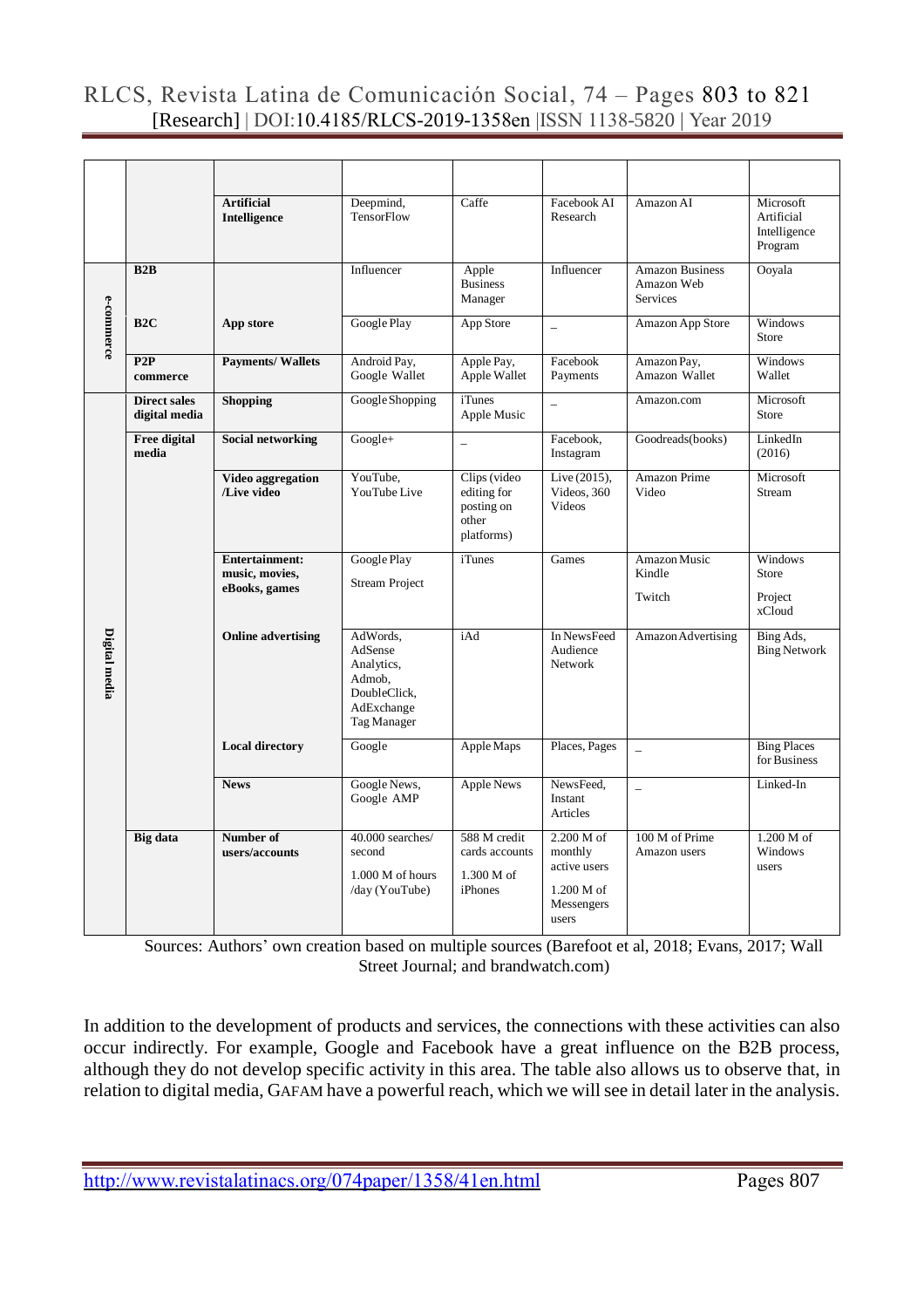At this point, despite having its origin in differentiated sectors and businesses, GAFAM have formed superstructures around the digital economy. They are ecosystems because they conceptually transcend the industries and activity sectors (Moore, 1996). They act on different economic and productive fields, through multiple and varied products and services. Each member of the GAFAM group can be considered an ecosystem in itself, a component of a digital system, since they perform activities belonging to different industry sectors, and involve millions of users (Miguel and Casado, 2016). One of these areas is the media, which is incorporated into their ecosystem under the conditions of the digital economy. To assess their scope in this scenario, we will analyse first the main characteristics of GAFAM as a whole.

#### **4. Characterisation of GAFAM**

Each one of the Internet giants creates its own ecosystem, so that, despite having a different origin, all of them create similar structures. Below we observe their main characteristics.

a) They compete in an ecosystemic way and not by product.

Each one of the Internet giants has a different origin, with different models, but their expansion has generated interconnections in other industries, which makes them economic ecosystems. The apparently disparate activities engage in a symbiotic relationship that traps consumers within each proposed universe. Thus, an iPhone user understands the advantages of immersing themselves in the Apple universe, through applications, content, and cloud storage. At the same time, this universe forces you to update your devices and acquire other complementary devices, in a spiral of infinite consumption and recycling. Similarly, Amazon offers the Prime Video service as an incentive to create Premium accounts for its primary online trading service, after it was confirmed it stimulates purchases and increases spending per user.

Whether they sell devices or software, content or applications, GAFAM markets the ecosystem as a whole. The entry and exit of these ecosystems involve costs that transcend the cost of the first purchase (Borrow, 2014), since it stores personal information and acquired products (photographs, videos, documents, music, Apps, passwords, applications, etc.).

These ecosystems tend to be quasi-closed and incompatible between them, although not always mutually exclusive. For example, Android OS (Google) and iOS (Apple) are incompatible, but both support YouTube, unlike Amazon's Echo virtual system. Similarly, Apple TV does play Amazon Prime Video, but does not support Spotify. This game of restrictions and compatibilities is constant, the result of negotiations between the tech giants.

Therefore, competition is performed jointly at all levels, not by scope or product. In fact, the tech giants face little competition in their main market but face significant competition as ecosystems. For example, Google competes with Facebook for advertising, but not in search engines or social networks. And they all compete in the areas of expansion: Artificial intelligence, audiovisual content and cloud storage. These new markets (Coyle, 2018) are the area of growth and survival of GAFAM.

b) They are very centralised groups with a marked expansive growth. Like the media groups have grown exponentially over the decades (Miguel de Bustos, 2016), GAFAM also experience continued expansive growth. This expansion is enabled by innovation and the acquisition of other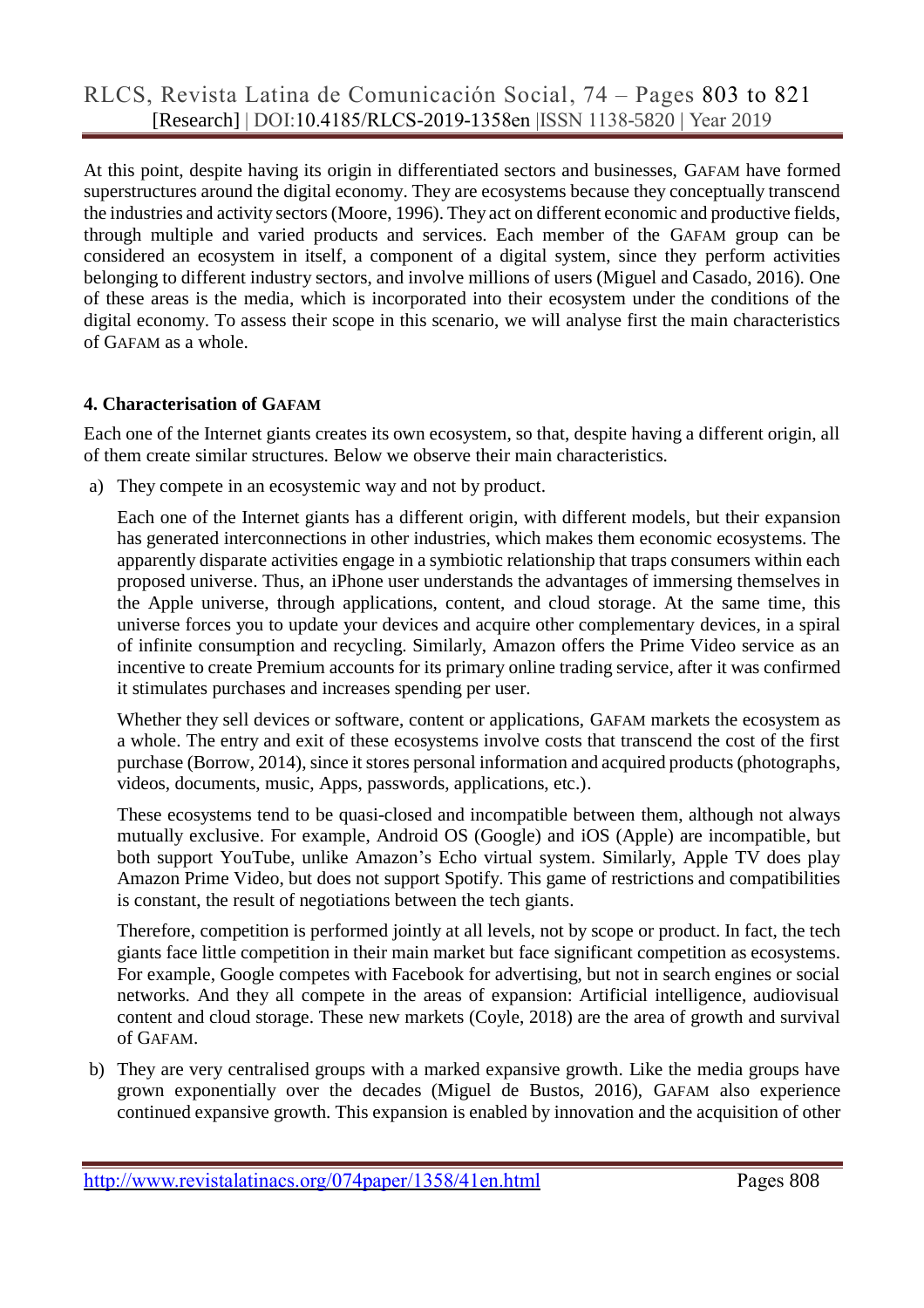companies or specific agreements with companies of major relevance. This need imposes great strain and forces GAFAM to continually search for new technologies and markets where to apply them.

At the same time, this expansive character entails a process of centralisation. GAFAM compete to dominate the most innovative business areas: Big Data, the cloud, media contents and the Internet of Things (IoT). The ultimate objective is to dominate The Next Internet (Mosco, 2018): "Is already highly concentrated and is dominated by American firms. Indeed, on August 2016, the top five Next Internet companies became the world's leaders in market value". These five companies are GAFAM.

The continuous growth (new services and geographical expansion) becomes a barrier of entry for new companies. The Organisation for Economic Co-operation and Development (OECD, 1998:20-21) points out that small businesses have it easy to enter new markets, but the reality is different. In fact, there are many vectors that can help to create and enter a market (using Big Data, globalisation, access to consumers with special preferences, non-capital-intensive companies, platforms' advantages, etc...), but these same vectors can be, and in fact are, used by GAFAM. So, in case any startup manages to get in it will be absorbed or copied.

|                                        | Google                        | <b>Apple</b>                                                | Facebook                    | <b>Amazon</b>                                     | <b>Microsoft</b>                                                                          |
|----------------------------------------|-------------------------------|-------------------------------------------------------------|-----------------------------|---------------------------------------------------|-------------------------------------------------------------------------------------------|
| <b>Stock market value</b><br>(M\$)     | 685,730                       | 810,000                                                     | 443,700                     | 483,000                                           | 559,000                                                                                   |
| Sales (M\$)                            | 90,272                        | 216,000                                                     | 28,000                      | 136,000                                           | 85,320                                                                                    |
| <b>Origin of sales</b>                 | Advertising 88%<br>Others 21% | iPhone 61%<br>Services 9%<br>Others 7%<br>iPad 7%<br>Mac10% | Advertising 93%<br>Other 7% | Products 72%<br>Media 18%<br>Cloud 9%<br>Other 1% | Windows 9%<br>Office 28%<br>Server/Azure 22%<br>Xbox 11%<br>Advertising 7%<br>Others 23 % |
| <b>Revenue from outside</b><br>the USA | 57%                           | 70%                                                         | 54%                         | 38%                                               | 54%                                                                                       |
| <b>Employees</b>                       | 72,000                        | 116,000                                                     | 18,770                      | 341,000                                           | 114,000                                                                                   |
| <b>Investment in R&amp;D</b><br>(M\$)  | 16,680                        | 11,680                                                      | 7,880                       | 22,680                                            | 12,380                                                                                    |
| Market value/ sales                    | 7.60                          | 3.75                                                        | 15.80                       | 3.55                                              | 6.55                                                                                      |
| Revenue/employee<br>(M\$)              | 1.25                          | 1.86                                                        | 1.49                        | 0.39                                              | 0.75                                                                                      |
| <b>Gross income</b>                    | 21%                           | 21%                                                         | 36%                         | 22%                                               | 20%                                                                                       |

**Table 2. Financials of GAFAM in 2017**

Sources: Authors' own creation based on MarketWatch, Financial Times, Bloomberg Molla (2018) and Form 10-K.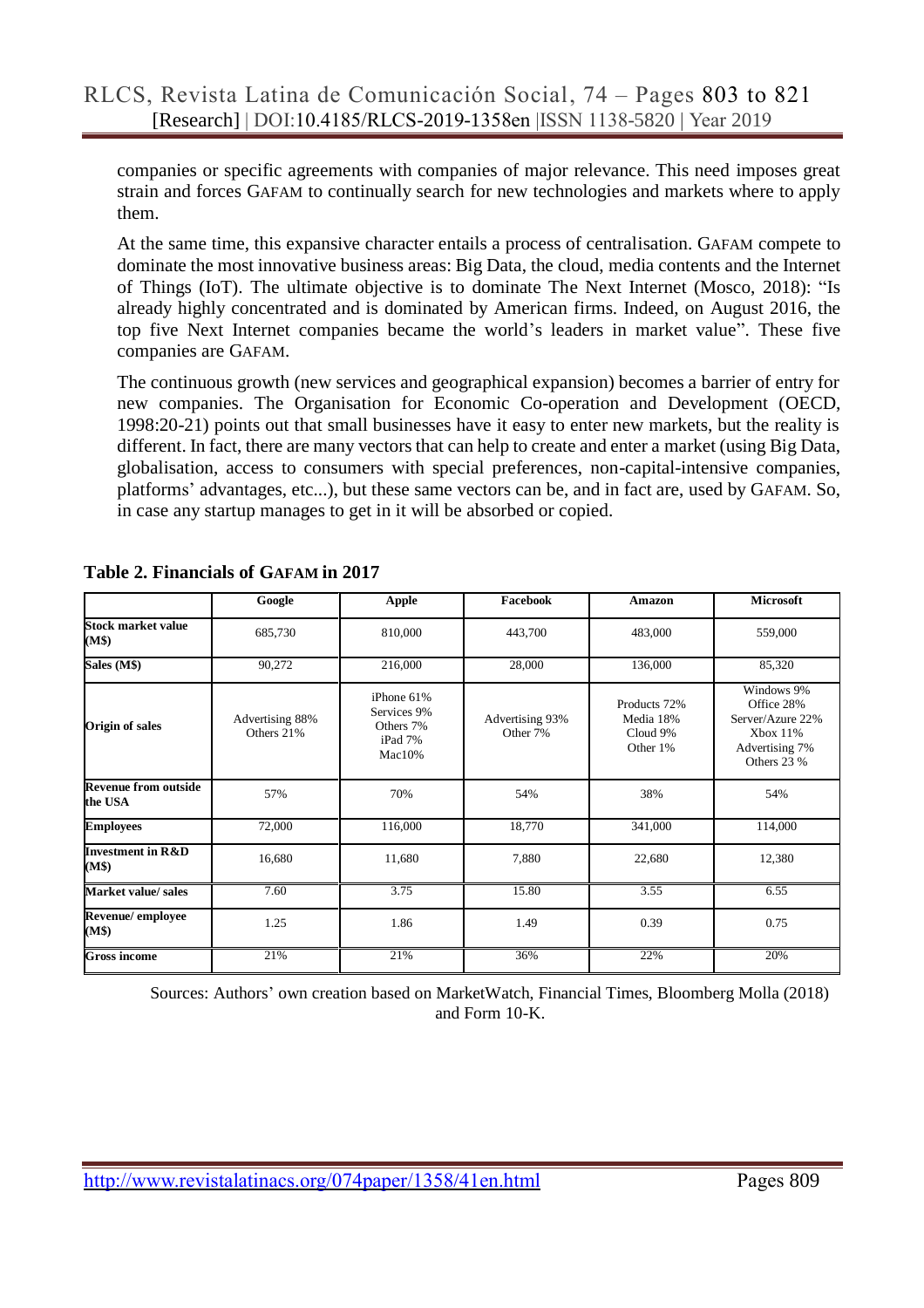#### c) Leaders in stock market capitalisation

GAFAM are leaders in their main market and in the stock market. The dominance of Google in search engines and of Amazon in online sales is indisputable. However, their respective models are very different. Google and Facebook compete directly for the advertising market, which represents 90% and 71% of their income, respectively. Apple and Amazon do not depend on advertising inserts, but on the sale of products. Table 2 shows the difference between GAFAM, according to the revenue/employee and market-value/sales rations. According to the latter ratio, the highest values correspond to Google and Facebook, which are precisely the companies that base their revenues on advertising. On the other hand, Apple has the highest revenue/employee ratio, followed by Google and Facebook. This is a consequence of the "scale without mass" (OECD, 2018:19), which refers to the disconnection between the company's size (measured in term of employees, for example) and sales, which is a phenomenon that occurs in digital companies.

The size of GAFAM and their position in the digital economy give them a great market capitalisation. This value is based on potential magnitudes rather than on market behaviour. This explains the fact that Facebook has a market capitalisation similar to Amazon, with a sales volume 7 times lower. Over the past decade, GAFAM have gained a place in the top five USA firms, so they represent the current capitalism focused on the economy of the network (table 3).

| Ranking        | 1990                    | 2000                   | 2010                    | 2017            |  |
|----------------|-------------------------|------------------------|-------------------------|-----------------|--|
|                | IBM Corp.               | General Electric Corp. | Exxon Mobil Corp.       | Apple Inc.      |  |
| 2              | Exxon Mobil Corp.       | Exxon Mobil Corp.      | Apple Inc.              | Alphabet Inc.   |  |
| 3              | General Electric Co.    | Cisco Systems          | Microsoft Corp.         | Microsoft Corp. |  |
| $\overline{4}$ | Bristol-Myers<br>Squibb | Wal-Mart Stores Inc.   | Berkshire Hathaway Inc. | Amazon.com Inc. |  |
|                | Merck $& Co.$           | Microsoft Corp.        | General Electric Co.    | Facebook Inc.   |  |

**Table 3. Top five American corporations based on market capitalisation**

Source: Authors' own creation based on data of Evans (2017) and Mosco (2018)

However, the question that arises is for how long will GAFAM keep this high capitalisation, which is the result of investors' confidence in their potential for growth and profit. In 2018 there were some signs of wear, such as the accumulation of problems on Facebook (Mac, 2018), the huge drop in Apple's capitalization (from \$1.12 trillion to 0.675 trillion) (Kanter, 2019). This could result in a decrease in the value of the shares, which would lead some of the tech giants to reconsider their strategies.

d) They depend on innovation. Unhealthy hunger for patents.

Except for Facebook, the tech giants are in the top five American companies with the largest R&D investment. Amazon stands out with 22.6 trillion dollars, followed by Alphabet with 16.6, Microsoft with 12.3 and Apple with 11,6. Innovation is carried out directly (internal areas) or indirectly (start-ups and talents).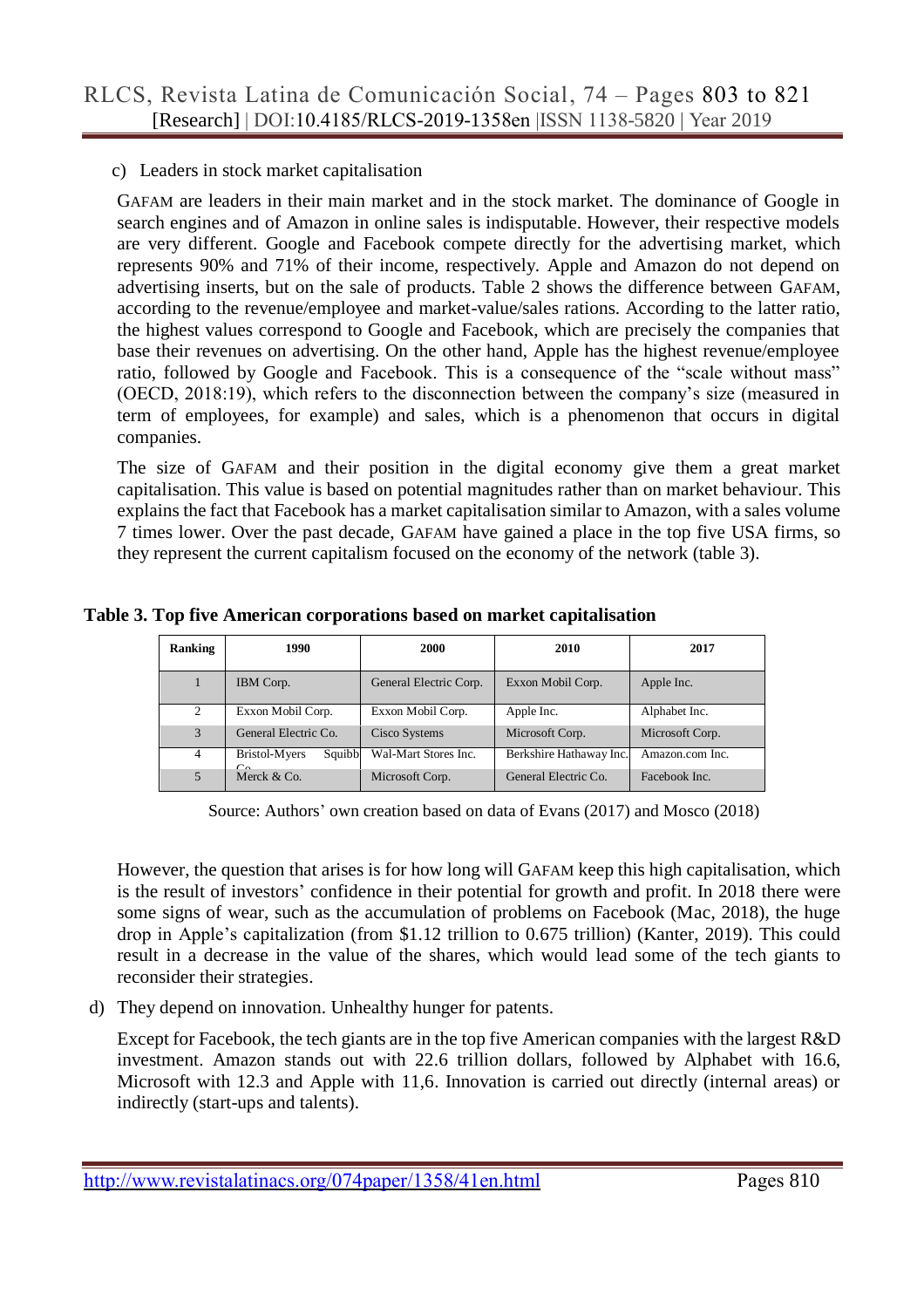The acquisition of start-ups is a key strategy for GAFAM. In this way they acquire innovation and entrepreneurship (Miguel and Casado, 2016), but also avoid the growth of future competitors. At the same time, ideas are easily replicated, so sometimes GAFAM incorporate non-acquired services in their activities. This is the case of Facebook, which incorporated "stories" after Snapchat did not agree to be bought (Gross, 2017).

Part of the innovation focuses on patents: in the 2009-2017 period, Microsoft stood out in patent registration with 16,480, closely followed by Google (14,596). The areas of innovation are diverse, ranging from hardware development to behavioural analysis, cloud research and mobile innovation. Particularly noteworthy are the areas of cyber security (2,620 patents), virtual and augmented reality (2,000) and artificial intelligence (700 patents). The latter has multiple applications, especially in driverless cars (where Google has 500 patents), robots, drones and home assistants (like Alexa). Another area is image analysis with facial recognition, which can be used for the smartphone. Recommendation systems would also fall into this category (Table 4).

**Table 4. Number and type of patents registered by GAFAM in the 2009-2017 period**

|           | AI     | Cyber-<br>security | Unmanned<br>vehicles | VR/AR | Health | Total <sup>*</sup> |
|-----------|--------|--------------------|----------------------|-------|--------|--------------------|
| Google    | 300    | 650                | 500                  | 400   | 42     | 14,596             |
| Amazon    | >70    | 450                | 150                  | 250   | Some   | 5,186              |
| Facebook  | >70    | 90                 | 10                   | 600   | Some   | 2,508              |
| Apple     | $<$ 30 | 530                | 70                   | 250   | 40     | 13,420             |
| Microsoft | 270    | 900                | $<$ 70               | 600   | 120    | 16,840             |

Source: Authors' own creation based on data of CBInsights (2017) \*There are multiple organisations that collect, annually, the number of patents registered by American company. See for example: [www.ipo.org/wp](http://www.ipo.org/wp-content/uploads/2017/05/2016_Top-300-Patent-Owners.pdf)[content/uploads/2017/05/2016\\_Top-300-Patent-Owners.pdf.](http://www.ipo.org/wp-content/uploads/2017/05/2016_Top-300-Patent-Owners.pdf)

In short, the goal of this innovation is to offer users advantages for their personal and professional routine. Ultimately, however, they are databases for the exploitation of Big Data. In this sense, the areas of health and IoT stand out, as shown below.

e) Internet of Things (IoT) and health as vectors of strategic growth

In recent years, GAFAM focus their innovation investments in technology linked to the areas of health and the Internet of Things.

One of the objectives is to link their use to the smartphone. Amazon and Apple have patented heart disease smartphone detection. In the same way, Google works with optical sensors to Interact with smartphones and detect changes related to cardiovascular diseases. In addition, Alphabet has three subsidiary companies dedicated to health (Calico, Verily and Deep Mind) and over 40 applications related to health.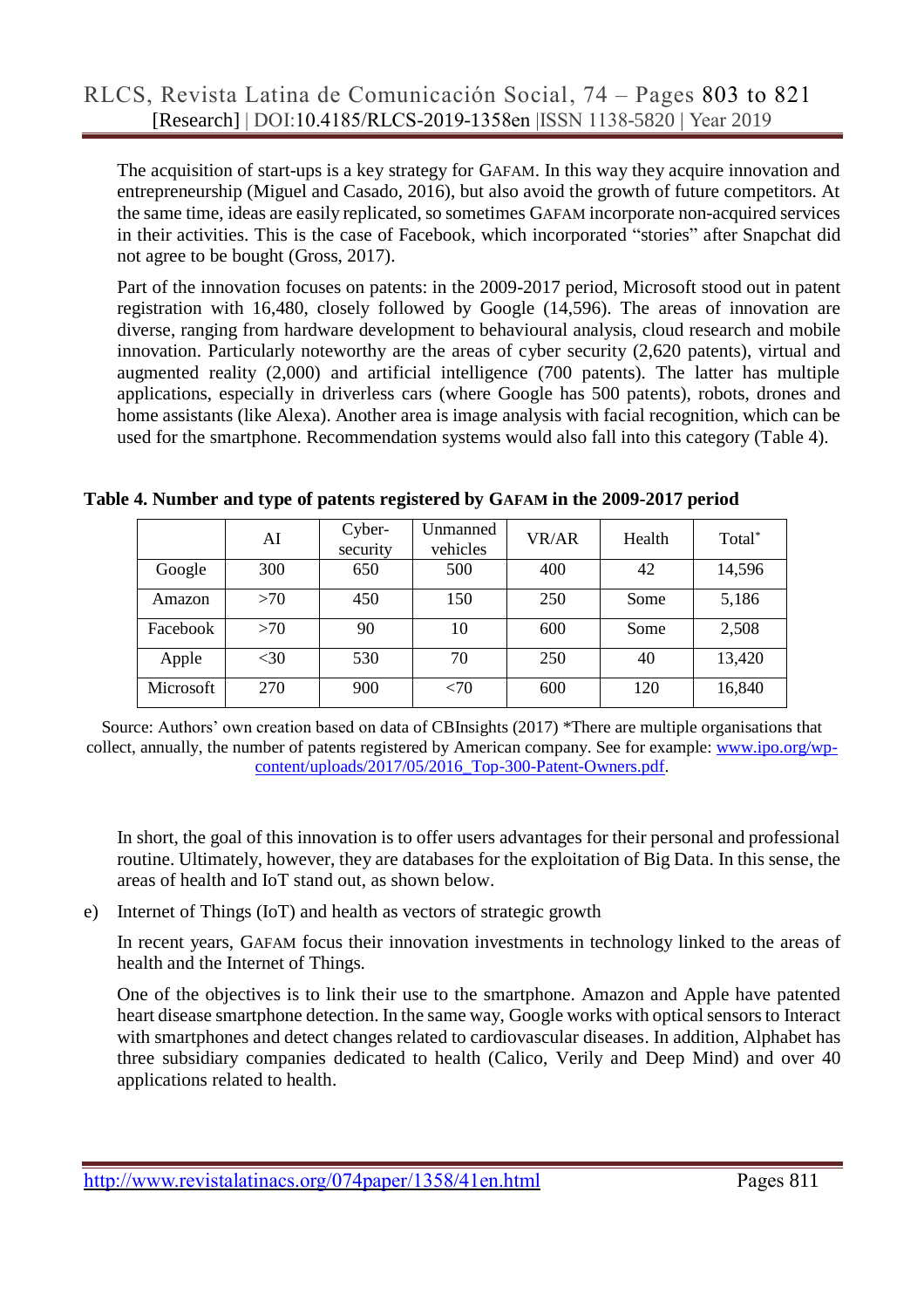The Internet of Things is the other great area of innovation. The fight for leadership in this area is overwhelming, not only due to the competition but also due to the proposed applications and their effects on digital societies. The use of drones, unmanned vehicles and smart cities stands out. The strategy of GAFAM is expansive, in order to facilitate technology and generalise its use. This is the case of Android Things and Nest Labs (Google); HomeKit (Apple); Dash Button, Echo and Wink Hub (Amazon); and Facebook's projects to manage different devices from the social network accounts.

In the field of artificial intelligence, Apple dominates with its number of patents in Virtual Reality and Augmented Reality. The main application focuses on autonomous cars, where Google is the leader. On the other hand, Microsoft works on the patent of head sensors for mind and apps interaction (CBInsights, 2018). For its part, Amazon is one of the most interested companies in the development of drones, insofar as they can become part of the distribution logistics.

It should be noted that the consolidation of technologies and their most diverse applications in the personal and professional lives of users poses the challenge of protecting sensitive data. This motivates GAFAM to invest in cybersecurity.

f) For Now, scarce control of telecommunication networks.

Telecommunication networks are the current challenge of GAFAM. Their technological nature makes them fully dependent on these infrastructures. In recent years, these groups have intensified their activity in the area, despite the strong position of Telecom operators. GAFAM look for global connectivity, mainly through underwater wiring projects. This is the case of Google and China Mobile, which undertook an initiative to wire the coast of Oregon (USA) with Chie and Mie (Japan) in 2014. In 2016, Microsoft and Facebook launched their tide project to connect the United States with southern Europe, although the network will be operated by Telxius (Telefónica). At the same time, Amazon invested in networks that connect the United States with Australia and in 2017 partnered with Facebook to build a submarine wire between Asia and North America (Lucas, 2018). As an alternative to wiring, Google develops the Project Loon, to connect areas of difficult access to the Interne with high-altitude helium balloons.

g) Big Data at the core of the DNA of GAFAM.

As mentioned, GAFAM adopt different models (Tables 1 and 2). However, it is possible to identify a common element in the exploitation of their respective ecosystems: the competition for users' attention. In Short, the essence of GAFAM resides in the search, compilation and management of Big Data. The set of products and services they offer seek to obtain as much user information as possible, for the purposes of internal and/or external exploitation.

External commodification of data is directly linked to Google and Facebook revenue models. Insofar as they depend on advertising, this groups devote great resources to study and classify their users. In this sense, they are vulnerable to the growing concern among Internet users about the data they share online, which can be an opportunity for their competitors. For example, the hypothetical launch of a search engine that guarantees user data privacy by a company that does not depend on advertising, like Amazon. For the same reason, the business model of Apple, Microsoft, and Amazon presents a lower risk, as 95% of their revenue comes from the sale of their products.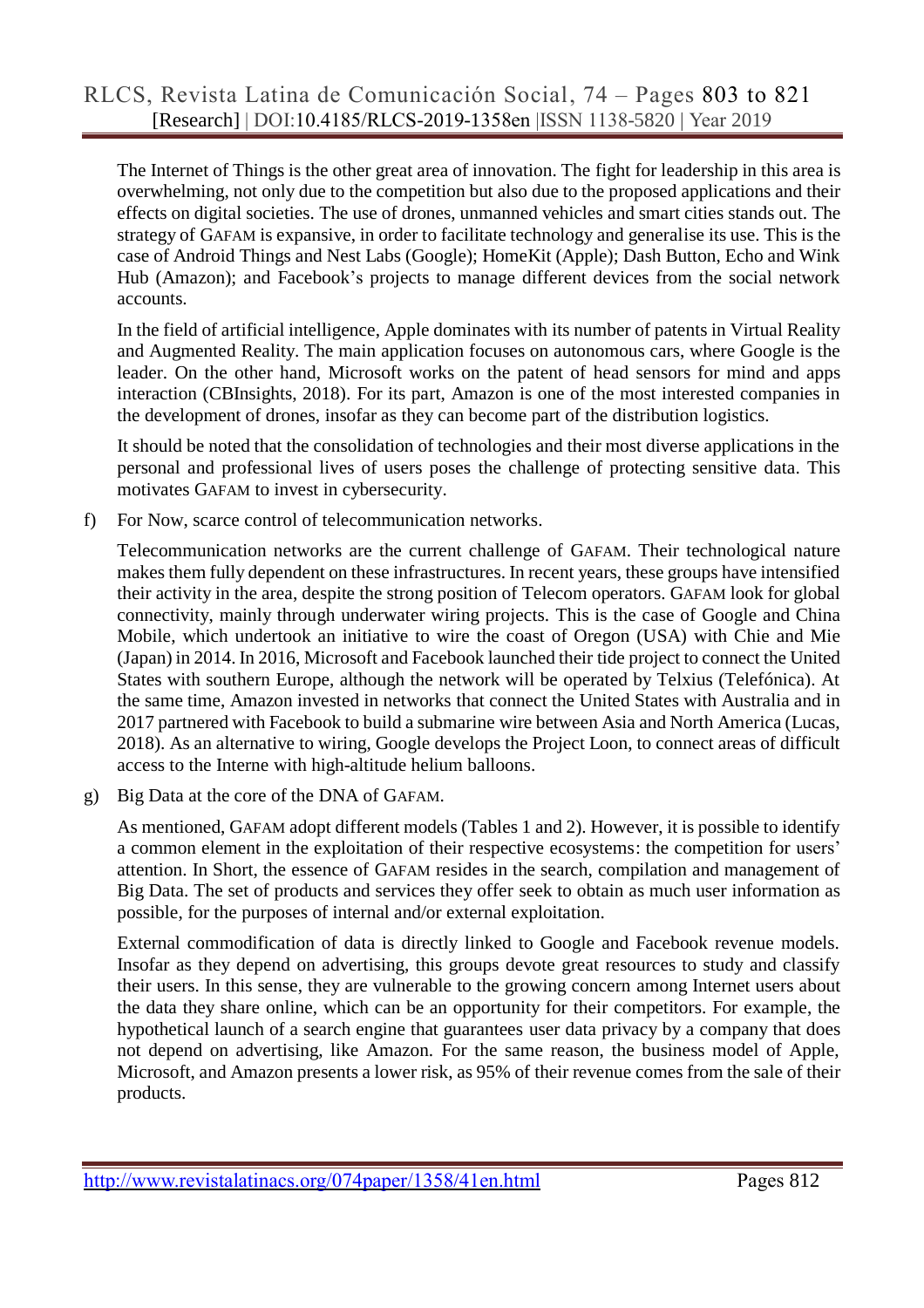The rest of GAFAM also exploit user data, although for their own benefit. Apple uses differential privacy technology to obtain data, but without linking it to people (Bershidsky, 2018). The objective is to know information about location, use, battery, acquired content, etc. In general, the main source of data for companies like Google and Apple is the mobile phone, but also the set of applications developed for the IoT, health or artificial intelligence. In the case of Microsoft, which has a limited presence in the smartphone, it collects information mainly from the cloud.

In any case, privacy acquires a double value. On the one hand, it is an added value to services and, on the other, it becomes a throwing weapon in the competition between ecosystems. Privacy is a right of citizens, not a "tradable commodity" (Mosco, 2018). Violation of this right can be detrimental to GAFAM. One example is Facebook's shares plunge on 26 July 2018, a total of 137 billion dollars (19%), as a result of the crisis caused by Cambridge Analytica breach scandal (Solís, 2018a).

### **5. GAFAM and the Media**

GAFAM are acquiring an ever-increasing presence in media services (Table 1). To the traditional music, video, books and news sectors, they have added novelties in videogames and competition for sporting rights.

The launch of iTunes in 2001 and the Music Store in 2003 was the first digital disruption. Apple allowed the purchase of individual songs, eliminating the requirement of album compilation. Later, the consolidation of the of the streaming music model of Spotify would force GAFAM to launch their own music platforms. This is the case of Apple Music and Google Play Music, which have 40 and 35 million songs in their catalogues, respectively. In terms of users, the Apple service stands out with 45 million (Resnikoff, 2018), although it is still far behind Spotify's 170 million active users (Castillo, 2018). Despite this, GAFAM are trying to find their niche in the market. Amazon Prime Music only has 2 million songs, while Microsoft ended up closing Groove Music (2015-2017), the streaming platform that replaced Xbox Music. A different proposal is the one made by Facebook, which experiments with *Lip Sync Live*, a feature that allows users to lip synch songs live. This implies the management of contracts with producers to host the music catalogue of the videos (Wang, 2018).

In the publishing sector, Amazon and Google stand out as major competing groups. Through Google Books (2005), the company intended to create the largest virtual library, facing the opposition of the industry and authors (Vercelli et al, 2016). At the same time, Amazon channelled the sale of digital books through the Kindle device (2007).

However, the concern for the relationship between GAFAM and news dissemination is increasing. Through aggregation services such as Google News (2002) and Facebook Instant Articles (2015), GAFAM act as intermediaries in the dissemination of news. This phenomenon is closely linked to the problem of fake news and the new forms of information consumption (Regina, 2012). In this sense, Facebook increased its influence in the distribution of news with the acquisition of Twitter in 2017.

Moreover, Apple has a strategy that is more linked to access to news and information. Its closed circuit of devices and services feeds on content providers, of which news is one the most important. In 2011, the company bought Newsstand (later transformed in Apple News), to access newspapers and magazines. It also bought BookLamp (2014), which analyses Big Data from books to develop a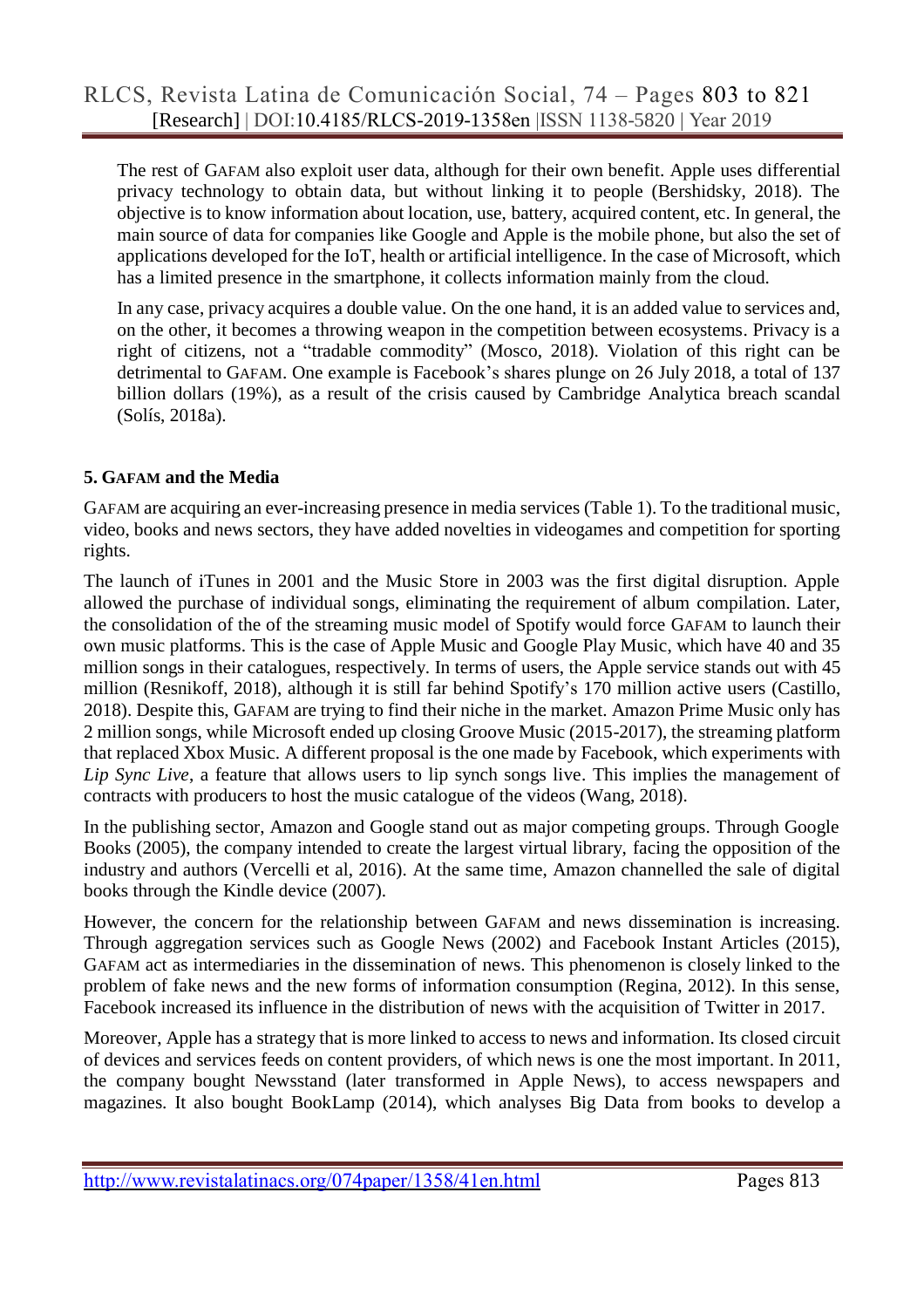recommendation system (Michán, 2014), as well as the magazine editor Prss. In 2018, the company bought Texture (Lunden, 2018), a platform with 200 magazines, whose access costs 9.99 dollars per month.

At the same time, in recent years, the presence of GAFAM stands out in a remarkable way in video services. First of all, Apple added video sales to iTunes in 2005, and soon after Google bought YouTube. None posed a threat to the traditional model, until Netflix appeared. The consolidation of this platform led GAFAM to make an incursion into this sector. Amazon was the first one to consolidate an equivalent option, with Amazon Prime Video. This platform became operational in 2006 and currently invests 5 trillion dollars in its own production (Weprin, 2018). For its part, Apple is planning to invest a trillion dollars to produce 12 series (Horwitz, 2018) and aims to launch its own video streaming platform (Toonkel, 2018). GAFAM, however, are still far from Netflix's budget of more than 12 trillion for content creation and purchase (Feldman, 2018).

Facebook and Microsoft are in the background. In 2017, Facebook launched Watch, VoD platform with a very limited catalogue. For its part, Microsoft focuses on the professional field, with Microsoft Stream (2015) directed to business video.

|                  | <b>MUSIC</b>                         | <b>VIDEO</b>                                 | <b>NEWS</b>                                             | <b>VIDEOGAMES</b>                          | <b>SPORTS</b>                                                                                 | <b>BOOKS</b> |
|------------------|--------------------------------------|----------------------------------------------|---------------------------------------------------------|--------------------------------------------|-----------------------------------------------------------------------------------------------|--------------|
| <b>GOOGLE</b>    | Google Play Music                    | YouTube                                      | ۰.                                                      | YouTube<br>Gaming<br><b>Stream Project</b> | <b>IPL</b><br>(YouTube) Major<br>League Soccer                                                | Google Books |
| <b>APPLE</b>     | iTunes<br>Music Store<br>Apple Music | iTunes<br>Streaming<br>Platform<br>(pending) | Newsstand/<br>Apple News<br>BookLamp<br>Prss<br>Texture | ٠                                          |                                                                                               | Kindle       |
| <b>FACEBOOK</b>  | Lip Sync Live                        | Watch                                        | Facebook<br><b>Instant Articles</b><br>Twitter          | <b>Instant Games</b><br>Gameroom<br>Gaming | UEFA Champions L.<br>Mexican Football L.<br><b>WWE</b><br>Major League Baseball<br>Wednesdays | ٠            |
| <b>AMAZON</b>    | <b>Amazon Prime Music</b>            | Amazon<br>Prime Video                        | ۰.                                                      | Twitch                                     | NFL Thursday Nights<br>$(2017-2018)$                                                          | ٠            |
| <b>MICROSOFT</b> | Xbox Music/Groove Music              | Microsoft<br>Stream                          | $\overline{\phantom{a}}$                                | Project xCloud                             | $\overline{\phantom{a}}$                                                                      |              |

**Table 5. Media assets owned by GAFAM**

Source: Authors' own creation

In the videogame industry, however, both Facebook and Microsoft have a relevant position. The first follows a strategy combined with different services, to monetise its portfolio of 800 million potential players (Alvarez, 2018). Games are part of the experience of the users of Facebook, which even encourages the creation of this type of content, through Instant Games, and has also offered Gameroom (2016), a videogame platform. However, Amazon leads the market of live videogame streaming platforms, since 2014 when it bought Twitch, with 15 million daily users. For its part, YouTube (Google) tried to channel the creation and consumption of game content through a special section called Gaming, but it was closed after users preferred the main portal. Google's main videogame project focuses on the streaming experience. This is the main trend where the rest of the tech giants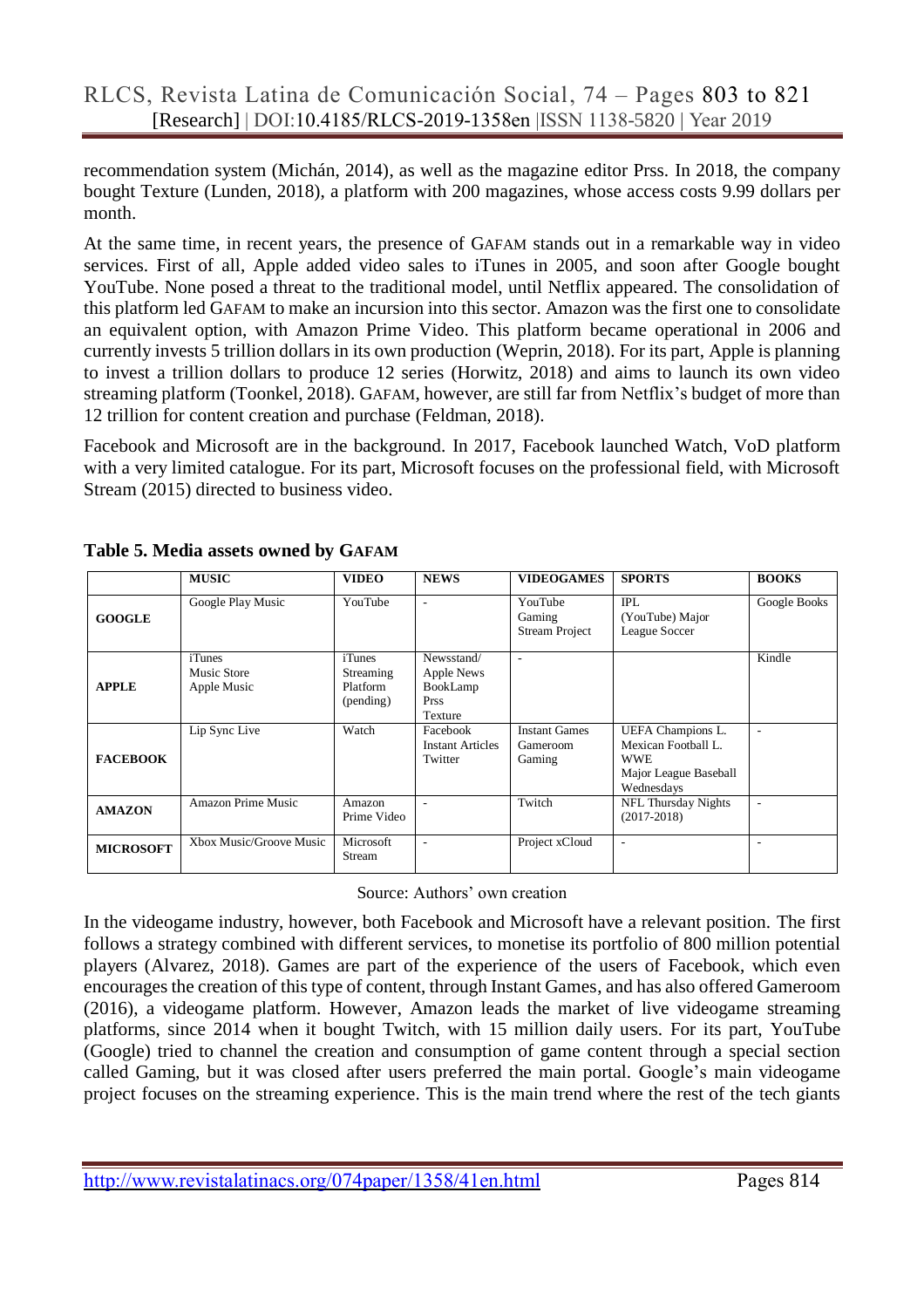seek to position themselves. Google does it with Stream Project, Microsoft with Project xCloud, and Facebook with Gaming.

Apple's position is different. The company does not have any assets in video games. However, 82% of the income of its App Store comes from this type of content (Browne, 2018).

In general, GAFAM worry about the presence of entertainment in the audiovisual sectors. Despite not coming directly from any cultural industry, GAFAM have in common their presence on platforms offering video, music, books and, especially, video games. It should be noted that none of them surpasses the industry leader in the field of online video, Netflix, nor in the field of music streaming, Spotify.

This motivates GAFAM to bet on other types of contents that allow them to complement the offer and lead in the field of entertainment. Sports content attract large audiences and facilitate the expansion of the platform that acquires them (Kaltura, 2017). For this reason, sports contents have become one of the current and future axes for the development of these companies (Andriole, 2018). GAFAM invest large budgets for the acquisition of sporting rights. Amazon intended to pay 20 trillion dollars for Disney's 22 regional television networks (Sharma, 2018) to make Prime Video more attractive. For this reason, it acquired the rights of the NFL Thursdays Night for the 2017 season, which is worth 50 million dollars, five times more than what Twitter paid the previous season (Rovell, 2018). The next season seemed to be disputed between Twitter, Amazon and YouTube, although it was finally awarded to Fox. In the case of Apple, its main motivation is to build a powerful content offer (Booton, 2018). Facebook has also started its bet on this catalogue (Ourand and Smith, 2018), just like Apple (Lynley, 2017). On the other hand, Google bought the rights for the IPL (Indian Premier League) to increase advertising revenues on YouTube.

Although the amounts paid by GAFAM are not as high as the ones paid by traditional media, they will increase as soon as they start to get scarce. Facebook now has the Major League Baseball Wednesdays in the afternoon (Atkinson, 2018) and previously had the rights to the UEFA Champions League with Fox and the Mexican Football League with Univision. In addition, once a week it broadcasts a WWE wrestling event. On the other hand, YouTube incorporates the rights of the Major League Soccer, which includes the streaming of the Seattle Sounders Soccer Club, although the agreement with Los Angeles FC is even more complete, with exclusive broadcast rights (Atkinson, 2018).

This way, although GAFAM are not the leaders in central markets like video or music, their ecosystem strategy allows them to engulf these sectors, transcending the most sectorial models of Netflix and Spotify. GAFAM exercise on the media the pressure of this ecosystemic competition, achieved through many acquisitions. Here, we see that GAFAM maintain the acquisitions within the digital sphere. They purchase start-ups and consolidated companies, but always linked directly to the digital economy. At the moment, mergers are not made with the traditional media groups.

For this reason, it is inevitable to wonder about the possible adoption of integration strategies on the part of GAFAM to eliminate media competition and control the market. In this sense, Netflix would be very attractive to be acquired by some of these companies. However, under the parameters of the digital economy, the platform has a strikingly high market capitalisation, 13.5 times higher than its real income value (Solis, 2018b). On the other hand, GAFAM seem more interested in generating their own audiovisual content than in acquiring major and consolidated platforms, at least for now.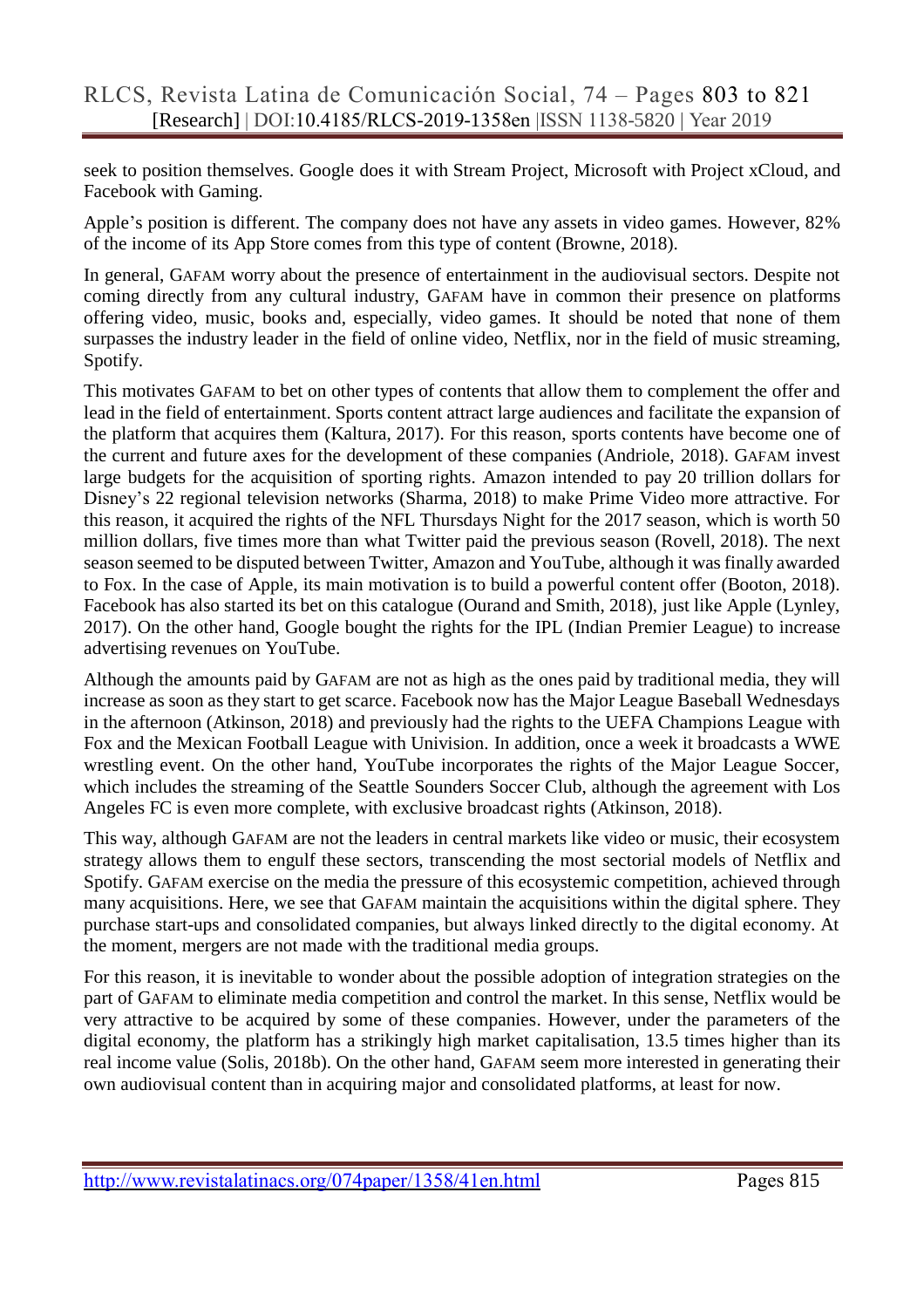#### **6. Conclusions**

The analysis has shown that GAFAM meet the necessary conditions to be considered the leaders of the current economy, which is also characterised as the second economy (Arthur, 2011) or surveillance capitalism (Zuboff, 2016). This situation conditions the rest of the industries linked in a competitive way with them, such as the cultural industries.

The presence of GAFAM in the media field hinders the development of traditional agents. Media groups intensify their growth and expansion dynamics to cope with the growing presence of GAFAM in their respective sectors. For example, in 2018, Disney acquired 21<sup>st</sup> Century Fox while AT&T acquired Time Warner. Their business growth is incessant and entails greater centralisation than that which has characterised large globalised companies. However, the growth of GAFAM has no limits in any activities that generate large amounts of data. That is their real value. The collection of Big Data, the attraction of users to their ecosystems and the accumulation of platforms is what makes them the gatekeepers of the media system (Meier and Manzerolle, 2018).

We have also observed that the growth of GAFAM, accompanied by innovation, is also a necessity. Achieving success first in an application can involve the recruitment of users in a micro-universe that derives from a greater universe, but the competition will quickly offer an alternative service, perhaps in better conditions. This also occurs in the cultural industries, where in the same way that only a Facebook can succeed, there can be only be one videogame streaming platform.

It is clear that, through innovation, GAFAM generate large entry barriers into the macro-ecosystem they form. Still, disruptive media platforms remain the leaders of their respective sectors, where GAFAM face resistance. In this sense, Netflix is now the unquestionable leader in video on demand, although Amazon Prime Video and new actors such as Disney and HBO are clearly trying to overcome it. In the same line, Spotify maintains a strong position in music streaming, despite the competition from Google, Amazon and Apple. However, we must consider that to the extent that GAFAM integrate the creative and cultural areas into their ecosystems, the ability of external agents to compete is weakened. Even in the assumption that an external company consolidates its position in one of the sectors, GAFAM will seek to acquire it or, when acquisition is not possible, to compete directly to oust it.

However, despite their hegemony, we must also consider the fact that GAFAM are subjected to a high fragility, as the results suggest. Their outstanding position in the stock market keeps them under constant scrutiny and may be affected by any business movement or decision. The demands are high and can only be met by those corporations that manage to maintain the self-imposed high levels of growth in the areas of innovation and leadership and overcome the problems of privacy and security that derive from their behaviour and threaten their hegemony. Indeed, even if they succeeded in resolving the important challenges posed to them, it is unlikely GAFAM will maintain their hegemonic position, in terms of stability, considering the growing presence that similar companies are acquiring in Asia (Jian, 2013). At least it is important to consider the question that one day they will disappear, because it would allow us to determine the new axes of development of the new competitors. One of the axes is blockchain technology, which enables the elimination of intermediaries.

In short, within the media ecosystem, we see that the scope of GAFAM is broad and heterogeneous and is constantly growing. The media are a central growth vector for these companies, so the characteristics of GAFAM apply to the creative industries. This can pose problems of competition. In the cultural industries, values such as diversity and pluralism must predominate. These values can easily and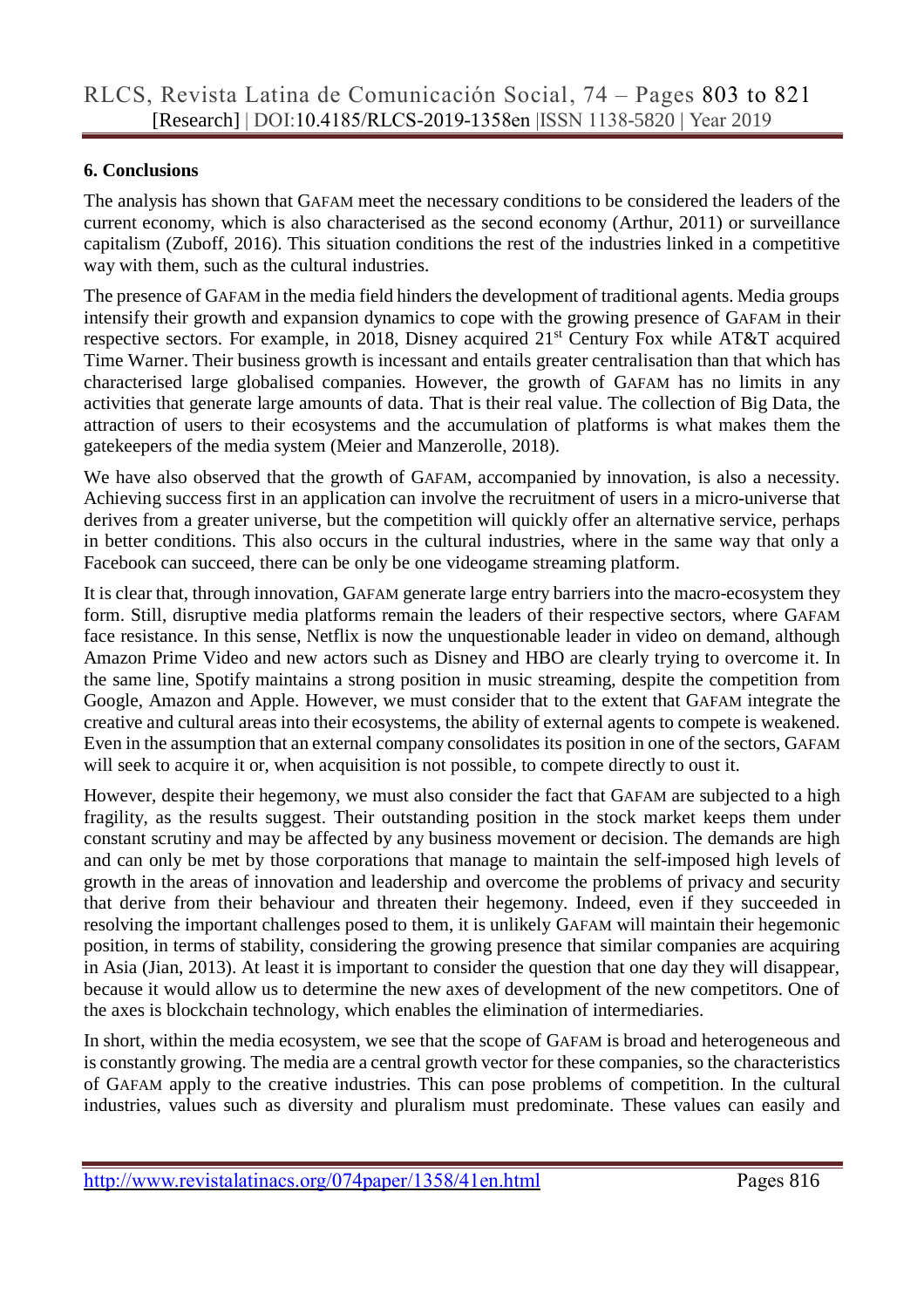simply collide with the conditions of development of GAFAM. Because of this, the analysis of GAFAM in relation to the CCI is necessary at both levels. From the economic point of view, GAFAM share special features that allow them to be considered jointly. From the perspective of content, the analysis should focus on the impact of their development on the CCI and the values that have been at the foundation of Western societies. So far, there were national mechanisms that could guarantee such values (e.g., public media), but these policies weaken in a digital and global environment.

In this sense, this work involves a first step needed to locate technology companies in the CCI. The results of this research not only allow us to know the positioning of GAFAM in the media ecosystem, but also to observe what are the growth and competitiveness dynamics that take place in an ecosystemic environment. To the extent that the CCI are part of the digital economy, it is essential to identify the characteristics and dynamics that GAFAM establish as leaders of this economy to know the axes of growth and development for these industries.

## **7. References**

Álvarez, E. (2018): "How Facebook plans to colonize gaming". *Engadget*, 21 March. <https://www.engadget.com/2018/03/21/facebook-gaming-plans-privacy/>

Andriole, S. (2018): "Apple, Google, Microsoft, Amazon and Facebook Own Huge Market Shares=Technology Oligarchy". *Forbes*, 26 September. [https://www.forbes.com/sites/steveandriole/2018/09/26/apple-google-microsoft-amazon-and](https://www.forbes.com/sites/steveandriole/2018/09/26/apple-google-microsoft-amazon-and-facebook-own-huge-market-shares-technology-oligarchy/#614846732318)[facebook-own-huge-market-shares-technology-oligarchy/#614846732318](https://www.forbes.com/sites/steveandriole/2018/09/26/apple-google-microsoft-amazon-and-facebook-own-huge-market-shares-technology-oligarchy/#614846732318)

Arthur, B. (2011): "The second economy". *McKinsey Quarterly*, October. [https://www.mckinsey.com/business-functions/strategy-and-corporate-finance/our-insights/the](https://www.mckinsey.com/business-functions/strategy-and-corporate-finance/our-insights/the-second-economy)[second-economy.](https://www.mckinsey.com/business-functions/strategy-and-corporate-finance/our-insights/the-second-economy)

Atkinson, C. (2018): "Game on: Facebook, Google and Amazon are coming for your TV sports". *nbcnews*, 15 March. [https://www.nbcnews.com/tech/internet/game-facebook-google-amazon-are](https://www.nbcnews.com/tech/internet/game-facebook-google-amazon-are-coming-your-tv-sports-n856906)[coming-your-tv-sports-n856906](https://www.nbcnews.com/tech/internet/game-facebook-google-amazon-are-coming-your-tv-sports-n856906)

Barefoot, K. et al. (2018). "Defining and Measuring the Digital Economy", working paper, 15 March. Bureau of Economic Analysis, US Department of Commerce. [https://webcache.googleusercontent.com/search?q=cache:gg0PgCfiuTsJ:https://www.bea.gov/digital](https://webcache.googleusercontent.com/search?q=cache:gg0PgCfiuTsJ:https://www.bea.gov/digital-economy/_pdf/defining-and-measuring-the-digital-economy.pdf+&cd=1&hl=es&ct=clnk&gl=es&client=firefox-b) [-economy/\\_pdf/defining-and-measuring-the-digital](https://webcache.googleusercontent.com/search?q=cache:gg0PgCfiuTsJ:https://www.bea.gov/digital-economy/_pdf/defining-and-measuring-the-digital-economy.pdf+&cd=1&hl=es&ct=clnk&gl=es&client=firefox-b)[economy.pdf+&cd=1&hl=es&ct=clnk&gl=es&client=firefox-b](https://webcache.googleusercontent.com/search?q=cache:gg0PgCfiuTsJ:https://www.bea.gov/digital-economy/_pdf/defining-and-measuring-the-digital-economy.pdf+&cd=1&hl=es&ct=clnk&gl=es&client=firefox-b)

Bershidsky, L. (2018): "Why Apple and Microsoft Are Healthier Than Facebook". *Bloomberg*, 30 March. [https://www.bloomberg.com/view/articles/2018-03-30/apple-and-microsoft-are-healthier](https://www.bloomberg.com/view/articles/2018-03-30/apple-and-microsoft-are-healthier-than-facebook)[than-facebook](https://www.bloomberg.com/view/articles/2018-03-30/apple-and-microsoft-are-healthier-than-facebook)

Booton, J. (2018): "Apple Content Plans Could Hint at a Move Into Sports Streaming". *sporttechie*, 1 August. [https://www.sporttechie.com/apple-content-plans-could-hint-at-a-move-into-sports](https://www.sporttechie.com/apple-content-plans-could-hint-at-a-move-into-sports-streaming/)[streaming/](https://www.sporttechie.com/apple-content-plans-could-hint-at-a-move-into-sports-streaming/)

Browne, R. (2018): "Apple 'one of the biggest gaming companies in the world' even though it doesn't make games, analyst says". CNBC, 5 June. [https://www.cnbc.com/2018/06/05/apple-one-of](https://www.cnbc.com/2018/06/05/apple-one-of-the-biggest-gaming-companies-in-the-world-analyst-says.html)[the-biggest-gaming-companies-in-the-world-analyst-says.html](https://www.cnbc.com/2018/06/05/apple-one-of-the-biggest-gaming-companies-in-the-world-analyst-says.html)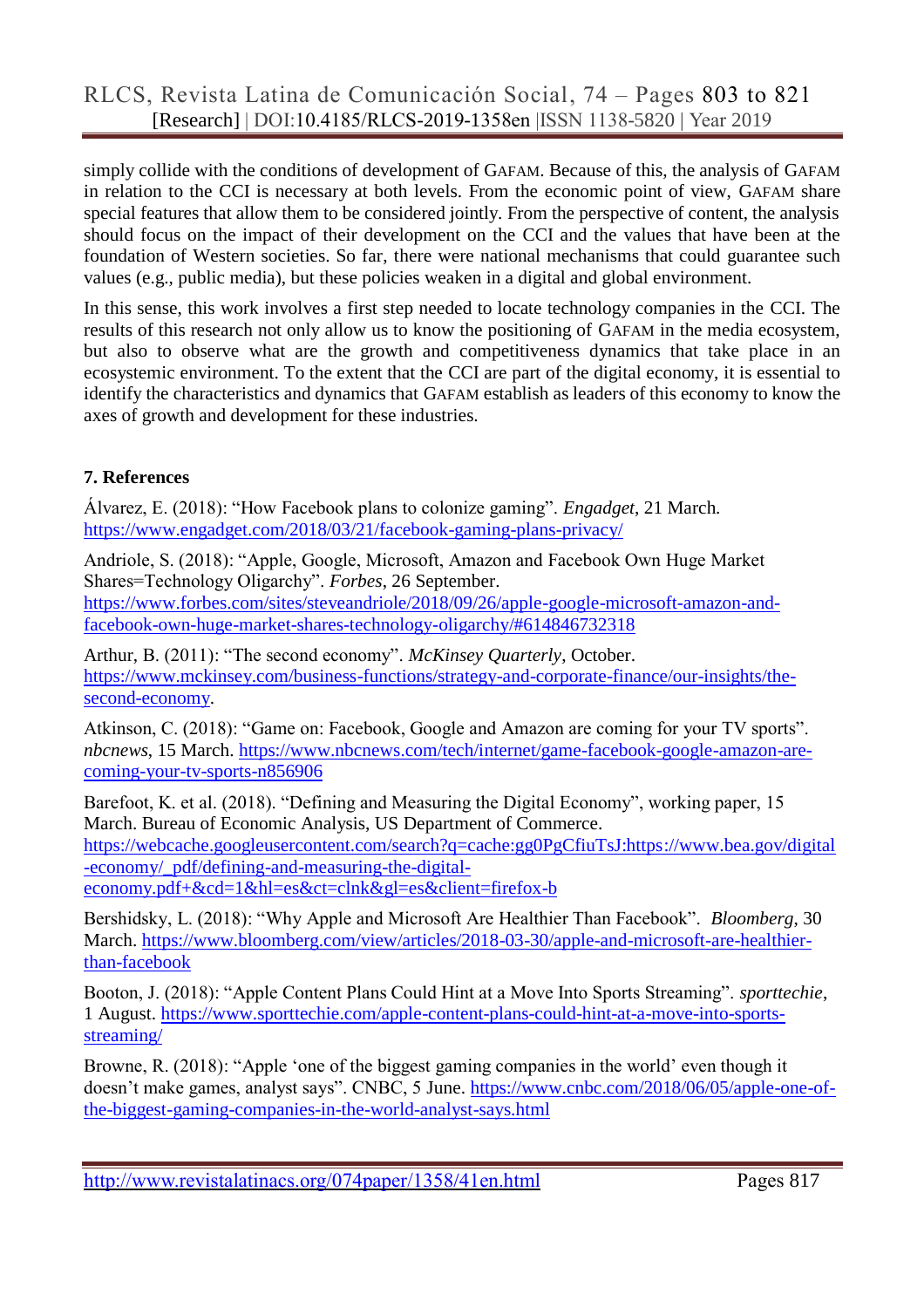Caldwell, J. (2006): "Critical Industrial Practice: Branding, Repurposing, and the Migratory Patterns of Industrial Texts". *Television & New Media*, 7(2), pp. 99 a 134.

Castillo, T. (2018): "Spotify alcanza los 75 millones de usuarios de pago sin impresionar a Wall Street". *Genbeta*, 3 March. [https://www.genbeta.com/multimedia/spotify-alcanza-los-75-millones](https://www.genbeta.com/multimedia/spotify-alcanza-los-75-millones-de-usuarios-de-pago-sin-impresionar-a-wall-street)[de-usuarios-de-pago-sin-impresionar-a-wall-street](https://www.genbeta.com/multimedia/spotify-alcanza-los-75-millones-de-usuarios-de-pago-sin-impresionar-a-wall-street)

CBInsights (2017): "Winners and losers in the patent wars between Amazon, Google, Facebook, Apple, and Microsoft". *Cbinsights.com*, 16 November. [https://www.cbinsights.com/research/innovation-patents-apple-google-amazon-facebook-expert](https://www.cbinsights.com/research/innovation-patents-apple-google-amazon-facebook-expert-intelligence/)[intelligence/](https://www.cbinsights.com/research/innovation-patents-apple-google-amazon-facebook-expert-intelligence/)

CbInsights (2018): "Microsoft Patents 'Mind Control' for Apps". Cbinsights, 10 July. <https://www.cbinsights.com/research/microsoft-patent-brain-tech/>

Coyle, D. (1998): *The Weightless World. Strategies for Managing the Digital Economy*. Cambridge: MIT Press.

Coyle, D. (2018): *Practical competition policy tools for digital platforms. University of Cambridge: Bennett Institute for Public Policy*. Working paper nº 01/2018, March. <https://www.bennettinstitute.cam.ac.uk/publications/practical-competition-policy-tools-digital/>

Creeber, G. & Hills, M. (2007). "TVIII: Into, or Towards, a New Television Age?" *New Review of Film and Television Studies*, 5(1), pp. 1 a 4.

Evans, D. S. (2017): *Why the Dynamics of Competition for Online Platforms Leads to Sleepless Nights But Not Sleepy Monopolies*, 25 July, pp. 23-24. Retrieved from [https://ssrn.com/abstract=3009438.](https://ssrn.com/abstract=3009438) http://dx.doi.org/10.2139/ssrn.3009438

Feldman, D. (2018): "Netflix's Content Budget is Updated to \$13B for 2018". *Forbes*, 9 de julio. [https://www.forbes.com/sites/danafeldman/2018/07/09/netflixs-content-budget-is-updated-to-13b-in-](https://www.forbes.com/sites/danafeldman/2018/07/09/netflixs-content-budget-is-updated-to-13b-in-2018/#5ecbf1b02b8c)[2018/#5ecbf1b02b8c](https://www.forbes.com/sites/danafeldman/2018/07/09/netflixs-content-budget-is-updated-to-13b-in-2018/#5ecbf1b02b8c)

Gallaway, S. (2017): *The Four. The hidden DNA of Amazon, Apple, Facebook, and Google*. New York: Portfolio/Penguin.

Gómez-Uribe, C.A. (2016): "The Netflix Recommender System: Algorithms, Business Value, and Innovation". *CM Transactions on Management Information Systems (TMIS)*, 6(4), January.

Gross, T. (2017): "How 5 Tech Giants Have Become More Like Governments Than Companies". *npr*, 26 October.<https://www.npr.org/templates/transcript/transcript.php?storyId=560136311>

Horwitz, J. (2018): "Apple reportedly launching video service around March 2019". *venturebeat*, 26 March. [https://venturebeat.com/2018/03/26/apple-reportedly-launching-video-service-around-march-](https://venturebeat.com/2018/03/26/apple-reportedly-launching-video-service-around-march-2019/)[2019/](https://venturebeat.com/2018/03/26/apple-reportedly-launching-video-service-around-march-2019/)

Izquierdo-Castillo, J. (2015): "El nuevo negocio mediático liderado por Netflix: studio del modelo y proyección en el mercado español". *El professional de la información*, 24(6), pp. 819-826.

Jenner, M. (2016): "Is this TVIV? On Netflix, TVIII and binge-watching". *New media & society*, 18(2), pp. 257 a 273.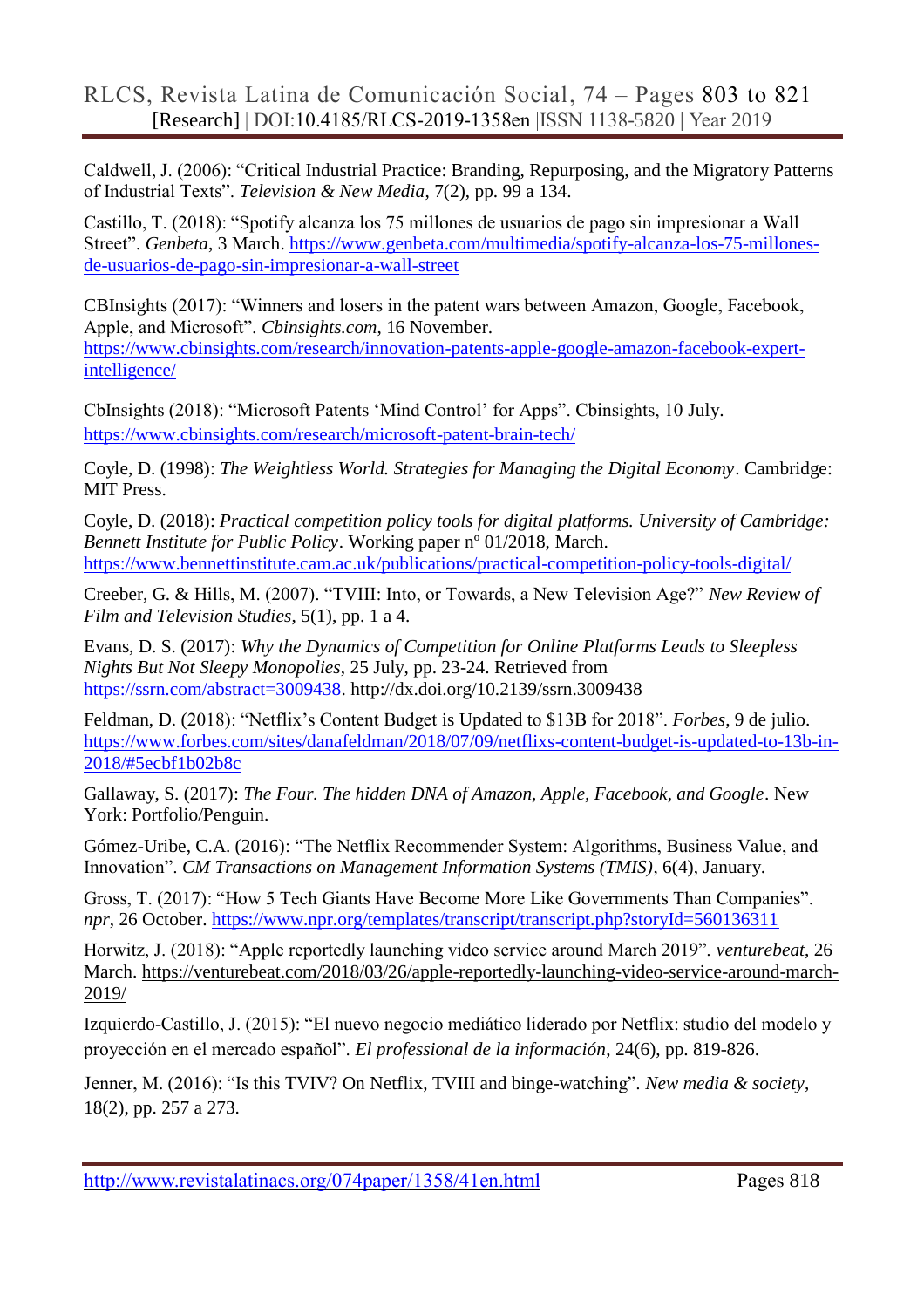Jian, M. (2013): "The business and politics of search engines: A comparative study of Baidu and Google's search results of Internet events in China". *New Media & Society* 16(2): pp. 212-233.

Kaltura (2017): "New Frontiers for Distribution of Sports Content". *Kaltura*, December, p. 3. Retrieved from: [https://corp.kaltura.com/resources/whitepapers/new-frontiers-for-distribution-of](https://corp.kaltura.com/resources/whitepapers/new-frontiers-for-distribution-of-sports-content)[sports-content](https://corp.kaltura.com/resources/whitepapers/new-frontiers-for-distribution-of-sports-content)

Kanter, J. (2019): "The \$450 billion wipeout: Apple's value has fallen by more than Facebook's entire worth in 3 short months". *BusinessInsider*, 4 January.

[https://www.businessinsider.fr/us/apples-market-cap-falls-by-450-billion-more-than-the-value-of](https://www.businessinsider.fr/us/apples-market-cap-falls-by-450-billion-more-than-the-value-of-facebook-2019-1)[facebook-2019-1](https://www.businessinsider.fr/us/apples-market-cap-falls-by-450-billion-more-than-the-value-of-facebook-2019-1)

Lucas, N. (2018): "Los gigantes de internet incursionan en las telecomunicaciones". www.*eleconomista.com.mx*, 29 January. [https://www.eleconomista.com.mx/empresas/Los-gigantes](https://www.eleconomista.com.mx/empresas/Los-gigantes-de-internet-incursionan-en-las-telecomunicaciones-20180129-0056.html)[de-internet-incursionan-en-las-telecomunicaciones-20180129-0056.html](https://www.eleconomista.com.mx/empresas/Los-gigantes-de-internet-incursionan-en-las-telecomunicaciones-20180129-0056.html)

Lynley, M. (2017): "Apple is bringing live sports to the Apple TV 4K". *Techcrunch*, 12 September. <https://techcrunch.com/2017/09/12/apple-is-bringing-live-sports-to-the-apple-tv-4k/>

Mac, R. (2018): "Literally Jus A Big List Of Facebook's 2018 Scandals". *BuzzFeedNews*, 20 December. [https://www.buzzfeednews.com/article/ryanmac/literally-just-a-big-list-of-facebooks-](https://www.buzzfeednews.com/article/ryanmac/literally-just-a-big-list-of-facebooks-2018-scandals)[2018-scandals](https://www.buzzfeednews.com/article/ryanmac/literally-just-a-big-list-of-facebooks-2018-scandals)

Meier, L.M. & Manzerolle, V.R. (2018): "Rising tides? Data capture, platform accumulation, and new monopolies in the digital music economy". *New Media & Society*. Epub ahead of print 8 October 2018. DOI: 10.1177/1461444818800998

Meiker, G. & Young, S. (2008). "Beyond Broadcasting? TV for the Twenty-First Century". *Media International Australia*, 126, pp. 67 a 70.

Micó-Sanz, J.L., Masip, P. & Barbosa, S. (2009). "Models of Business Convergence in the Information Industry: A mapping of cases in Brazil and Spain". *Brazilian Journalism Research*, 5(1), pp. 123 a 140.

Miguel, J.C. (2016): "Los grupos mundiales de comunicación y de entretenimiento, en el camino hacia la digitalización". *Les enjeux de l'information et de la communication*, 17(2), pp. 127-144.

Miguel, J.C. & Casado, M.A. (2016) : "GAFAnomy (Google, Amazon, Facebook and Apple): The Big Four and the b-ecosystem. In Gómez-Uranga, M., Zabala-Iturriagagoitia, J.M. & Barrutia, J. (Eds.) *Dynamics of Big Internet Industry Groups and Future Trends: A View from Epigenetic Economics.* New York: Springer.

Molla, R. (2018): "Amazon spent nearly \$23 billion on R&D last year — more than any other U.S. Company". *Recode*, 9 April. [https://www.recode.net/2018/4/9/17204004/amazon-research](https://www.recode.net/2018/4/9/17204004/amazon-research-development-rd)[development-rd](https://www.recode.net/2018/4/9/17204004/amazon-research-development-rd)

Mosco, V. (2018): "A Critical Perspective on The Post-Internet World". *Journal of the European Institute for Communication and Culture*, 25(1-2) DOI: [10.1080/13183222.2018.1418976](https://doi.org/10.1080/13183222.2018.1418976)

<http://www.revistalatinacs.org/074paper/1358/41en.html>Pages 819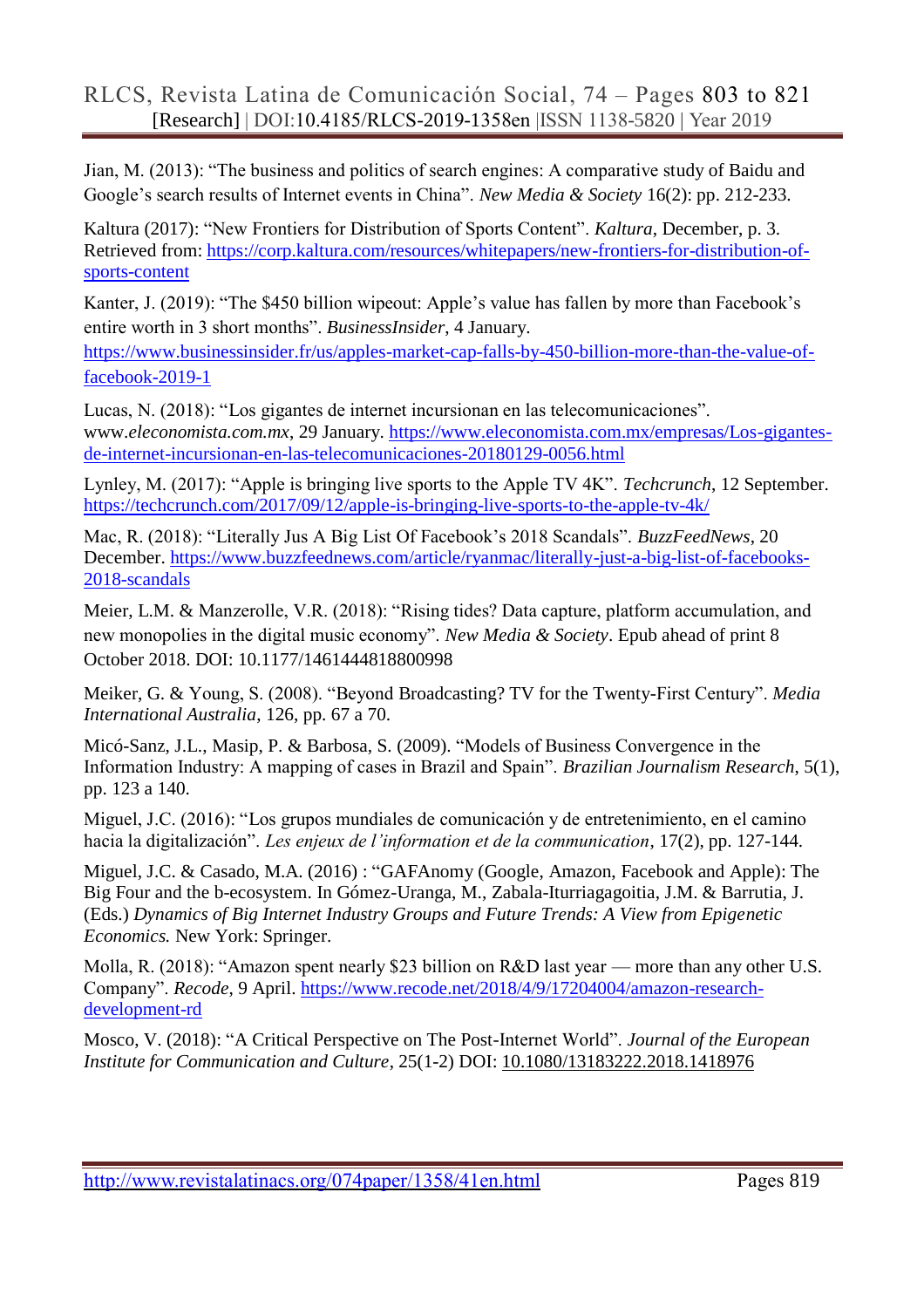Murciano Martínez, M. & González Saavedra, C. (2018): "Las industrias culturales y creativas en las comunidades autónomas españolas: El caso Cataluña". *Revista Latina de Comunicación Social*, 73, pp. 146-167.

OECD (2018): "Innovation Policies in the Digital Age", *OECD Science, Technology and Innovation Policy Papers*, 59.

Ourand, J. & Smith, M. (2018): "Latest Facebook media deals have sports industry wondering what's next". *New York Business Journal*, 21 March. [https://www.bizjournals.com/newyork/news/2018/03/21/what-is-next-after-latest-facebook-media](https://www.bizjournals.com/newyork/news/2018/03/21/what-is-next-after-latest-facebook-media-deals.html)[deals.html](https://www.bizjournals.com/newyork/news/2018/03/21/what-is-next-after-latest-facebook-media-deals.html)

Panzarino, M. (2018): "Mobile gaming is having a moment, and Apple has the reins". *TechCrunch*, 21 March. [https://techcrunch.com/2018/03/21/mobile-gaming-is-having-a-moment-and-apple-has](https://techcrunch.com/2018/03/21/mobile-gaming-is-having-a-moment-and-apple-has-the-reins/?utm_source=Benedict)[the-reins/?utm\\_source=Benedict's+newsletter&utm\\_campaign=5b38674622-](https://techcrunch.com/2018/03/21/mobile-gaming-is-having-a-moment-and-apple-has-the-reins/?utm_source=Benedict) [Benedict's+Newsletter&utm\\_medium=email&utm\\_term=0\\_4999ca107f-5b38674622-70230993](https://techcrunch.com/2018/03/21/mobile-gaming-is-having-a-moment-and-apple-has-the-reins/?utm_source=Benedict)

Regina, M. (2012): "With Facebook, Blogs, and Fake News, Teen Reject Journalistic 'Objectivity'". *Journal of Communication Inquiry*, 36(3), pp. 246 a 262.

Resnikoff, P. (2018): "Apple Music Just Surpassed Spotify's U.S. Subscriber Count". *Digitalmusicnews*, 5 July. [https://www.digitalmusicnews.com/2018/07/05/apple-music-spotify-us](https://www.digitalmusicnews.com/2018/07/05/apple-music-spotify-us-subscribers-2/)[subscribers-2/](https://www.digitalmusicnews.com/2018/07/05/apple-music-spotify-us-subscribers-2/)

Rovell, D. (2018): "Fox y NFL llegan a acuerdo de cinco años para el Thursday Night Football". [http://espndeportes.espn.com/futbol-americano/nota/\\_/id/3936235/fox-y-nfl-llegan-a-acuerdo-de](http://espndeportes.espn.com/futbol-americano/nota/_/id/3936235/fox-y-nfl-llegan-a-acuerdo-de-cinco-anos-para-el-thursday-night-football)[cinco-anos-para-el-thursday-night-football](http://espndeportes.espn.com/futbol-americano/nota/_/id/3936235/fox-y-nfl-llegan-a-acuerdo-de-cinco-anos-para-el-thursday-night-football)

Sharma, V. (2018): "Amazon, Blackstone among bidders for 22 Disney sports networks: CNBC" *kwsn*, 20 November. [https://kwsn.com/news/articles/2018/nov/20/amazon-bids-for-disneys-22](https://kwsn.com/news/articles/2018/nov/20/amazon-bids-for-disneys-22-sports-networks-cnbc/) [sports-networks-cnbc/](https://kwsn.com/news/articles/2018/nov/20/amazon-bids-for-disneys-22-sports-networks-cnbc/)

Solís, A. (2018a): "Facebook sufre su peor desplome en bolsa: pierde 137.000 millones". *www.economidadigital.es*, 26 July. [https://www.economiadigital.es/tecnologia-y](https://www.economiadigital.es/tecnologia-y-tendencias/facebook-sufre-su-peor-desplome-en-bolsa-pierde-137-000-millones_569033_102.html)[tendencias/facebook-sufre-su-peor-desplome-en-bolsa-pierde-137-000-millones\\_569033\\_102.html](https://www.economiadigital.es/tecnologia-y-tendencias/facebook-sufre-su-peor-desplome-en-bolsa-pierde-137-000-millones_569033_102.html)

Solís, A. (2018b): "¿Por qué nadie está dispuesto a comprar Netflix?". *Economía digital*, 18 June. [https://www.economiadigital.es/directivos-y-empresas/por-que-nadie-esta-dispuesto-a-comprar](https://www.economiadigital.es/directivos-y-empresas/por-que-nadie-esta-dispuesto-a-comprar-netflix_561599_102.html)[netflix\\_561599\\_102.html](https://www.economiadigital.es/directivos-y-empresas/por-que-nadie-esta-dispuesto-a-comprar-netflix_561599_102.html)

Toonkel, J. (2018): "Apple to Launch TV Subscription Service Globally". *The Information*, 23 October. [https://www.theinformation.com/articles/apple-to-launch-tv-subscription-service](https://www.theinformation.com/articles/apple-to-launch-tv-subscription-service-globally?shared=db55093f4be5b70b)[globally?shared=db55093f4be5b70b](https://www.theinformation.com/articles/apple-to-launch-tv-subscription-service-globally?shared=db55093f4be5b70b)

Vercelli, A., Becerra, L. & Bidinost, A. (2016): "The Google Books case: fair uses and/or copy privileges?". *Chasqui-Revista Latinoamericana de Comunicación*, 133, pp. 113-128.

Verón-Lassa, J.J., Zugasti-Azagra, R. & Sabés-Turmo, F. (2017): "La incidencia de la crisis económica en las industrias culturales y creativas: el caso de Aragón (2008-2013)". *Revista Latina de Comunicación Social*, 72, pp. 26-46.